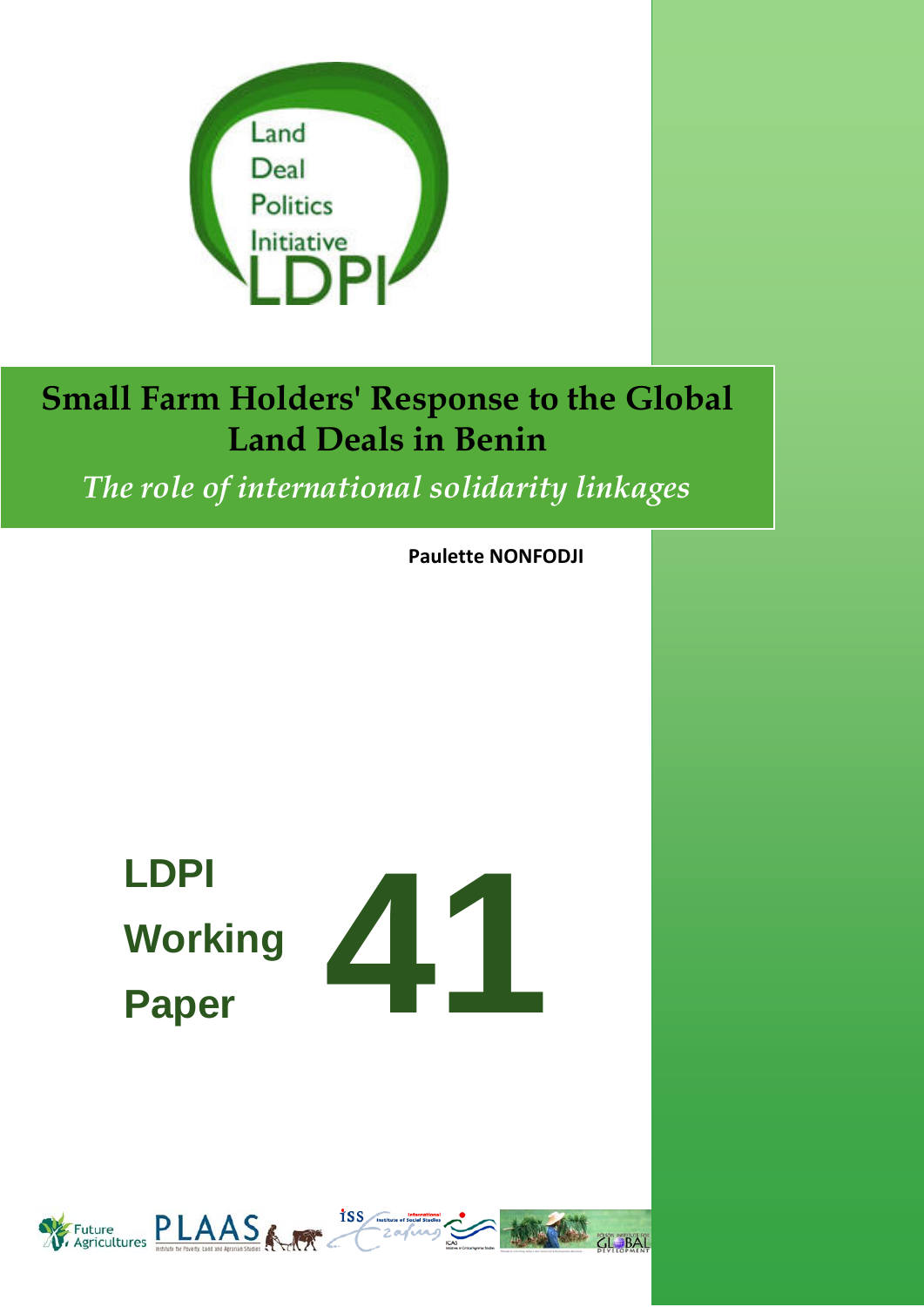## **Small Farm Holders' Response to the Global Land Deals in Benin: the role of international solidarity linkages**

*By* Paulette NONFODJI

| Published by:                                  |                                                                   |                                                   |                                  |
|------------------------------------------------|-------------------------------------------------------------------|---------------------------------------------------|----------------------------------|
| The Land Deal Politics Initiative              |                                                                   |                                                   |                                  |
| www.iss.nl/ldpi                                |                                                                   |                                                   |                                  |
| landpolitics@gmail.com                         |                                                                   |                                                   |                                  |
| in collaboration with:                         |                                                                   |                                                   |                                  |
| <b>Institute for Development Studies (IDS)</b> |                                                                   |                                                   |                                  |
| University of Sussex                           |                                                                   |                                                   |                                  |
| Library Road                                   |                                                                   |                                                   |                                  |
| Brighton, BN1 9RE                              |                                                                   |                                                   |                                  |
| United Kingdom                                 |                                                                   |                                                   |                                  |
| Tel: +44 1273 606261                           | Fax: +44 1273 621202                                              | F-mail: ids@ids.ac.uk                             | Website: www.ids.ac.uk           |
|                                                | <b>Initiatives in Critical Agrarian Studies (ICAS)</b>            |                                                   |                                  |
|                                                | <b>International Institute of Social Studies (ISS)</b>            |                                                   |                                  |
| P.O. Box 29776                                 |                                                                   |                                                   |                                  |
| 2502 LT The Hague                              |                                                                   |                                                   |                                  |
| The Netherlands                                |                                                                   |                                                   |                                  |
| Tel: +31 70 426 0664                           |                                                                   | Fax: $+31$ 70 426 0799 E-mail: iss.icas@gmail.com | Website: www.iss.nl/icas         |
|                                                | The Institute for Poverty, Land and Agrarian Studies (PLAAS)      |                                                   |                                  |
|                                                | School of Government, Faculty of Economic and Management Sciences |                                                   |                                  |
|                                                | University of the Western Cape, Private Bag X17                   |                                                   |                                  |
| Bellville 7535, Cape Town                      |                                                                   |                                                   |                                  |
| South Africa                                   |                                                                   |                                                   |                                  |
|                                                | Tel: +27 21 959 3733 Fax: +27 21 959 3732                         | E-mail: info@plaas.org.za                         | Website: www.plaas.org.za        |
|                                                | The Polson Institute for Global Development                       |                                                   |                                  |
| Department of Development Sociology            |                                                                   |                                                   |                                  |
| <b>Cornell University</b>                      |                                                                   |                                                   |                                  |
| 133 Warren Hall                                |                                                                   |                                                   |                                  |
| Ithaca NY 14853                                |                                                                   |                                                   |                                  |
| <b>United States of America</b>                |                                                                   |                                                   |                                  |
| Tel: +1 607 255-3163                           | Fax: +1 607 254-2896                                              | E-mail: ta12@cornell.edu                          | Website: polson.cals.cornell.edu |

©July 2013 *All rights reserved. No part of this publication may be reproduced or transmitted in any form or by any means without prior permission from the publisher and the author.*

*Published with support from the UK Department for International Development (DfID), Atlantic Philanthropies, Inter-Church Organization for Development Cooperation (ICCO), Ford Foundation and Miserior.*

*Land Deal Politics Initiative*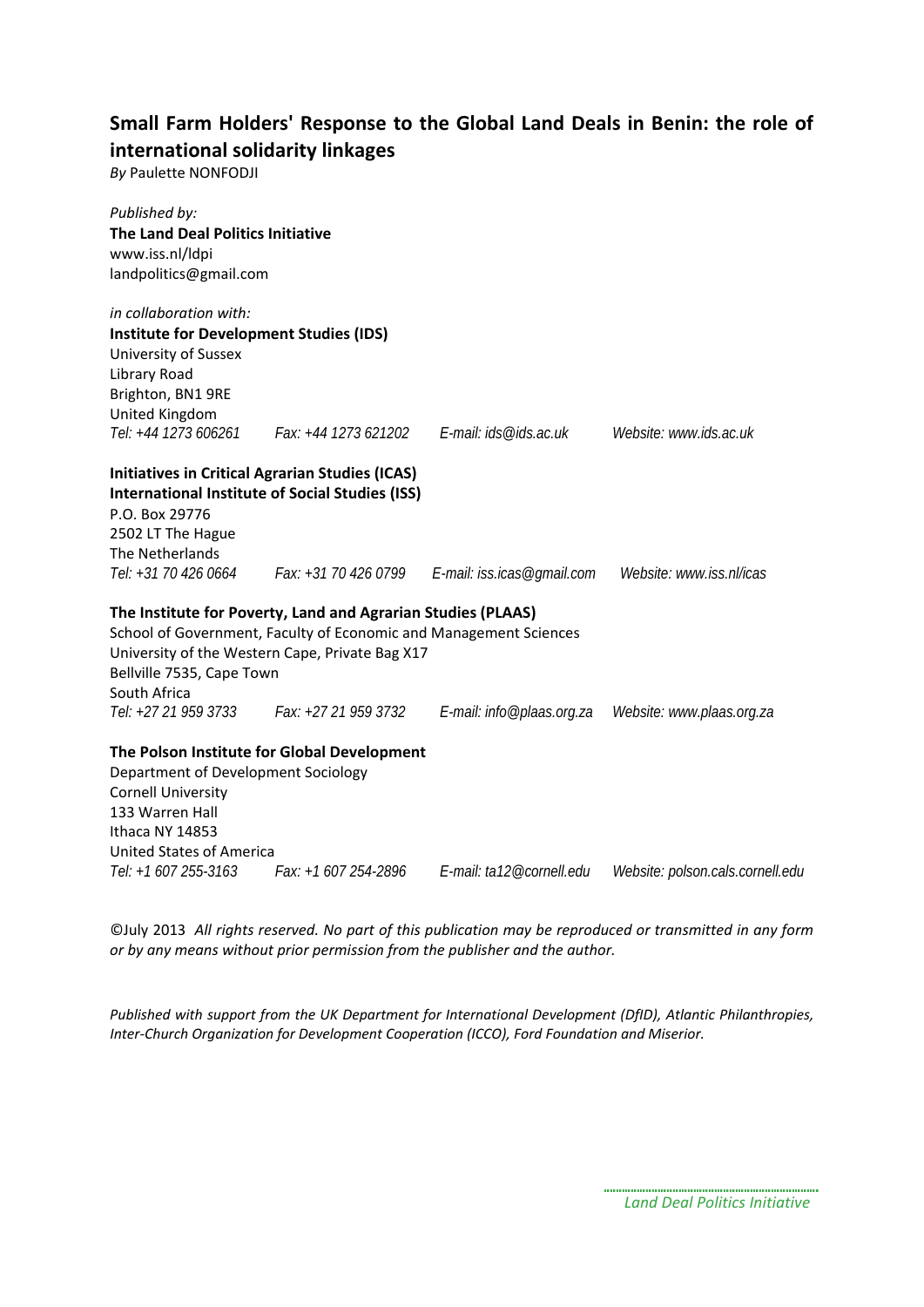### Abstract

In Benin, a country situated on the West coast of Africa, the agricultural sector constitutes the drive behind its economic growth. Of the about 9 million of its inhabitants, over 56% depend on subsistence agriculture for their livelihoods. This fact implies that farmland is of vital importance for the great part of the country's population. Unfortunately, however, the livelihoods of small farm holders are threatened by the ongoing large-scale investments in arable land, which involve thousands of hectares of agricultural land. In response to this threat, the rural communities in Benin supported by transnational social movements organize to stand up against the rush on their farmland. This paper seeks to grasp the reactions of the local small farm holders by focusing on the forms and strategies of resistance to the rush on farmland in rural Benin. Hereby the role played by both national and international civil society organizations to empower these farmers will be analysed in order to assess to what extent this international solidarity is efficacious. In its attempt to achieve the goals set here, the paper will draw for the most part on primary data gathered in the field in Benin.

### About the Author

**Paulette Nonfodji** is an independent researcher in the field of social sciences. Her research interests stretch to Chinese and African economic relations, the economic history of Africa and bio-fuels and land use issues.

### Acknowledgments

I am grateful for the funding provided by the Land Deal Politics Initiative (LDPI) Small Grant Programme II, which made it possible for me to conduct the fieldwork and research necessary for writing this paper. I also gratefully acknowledge and appreciate the suggestions and comments by Dr. Saturnino Borras, Jr. I am indebted to all the informants, Synergie Paysanne and the training centre of Glo for their valuable input and kindness.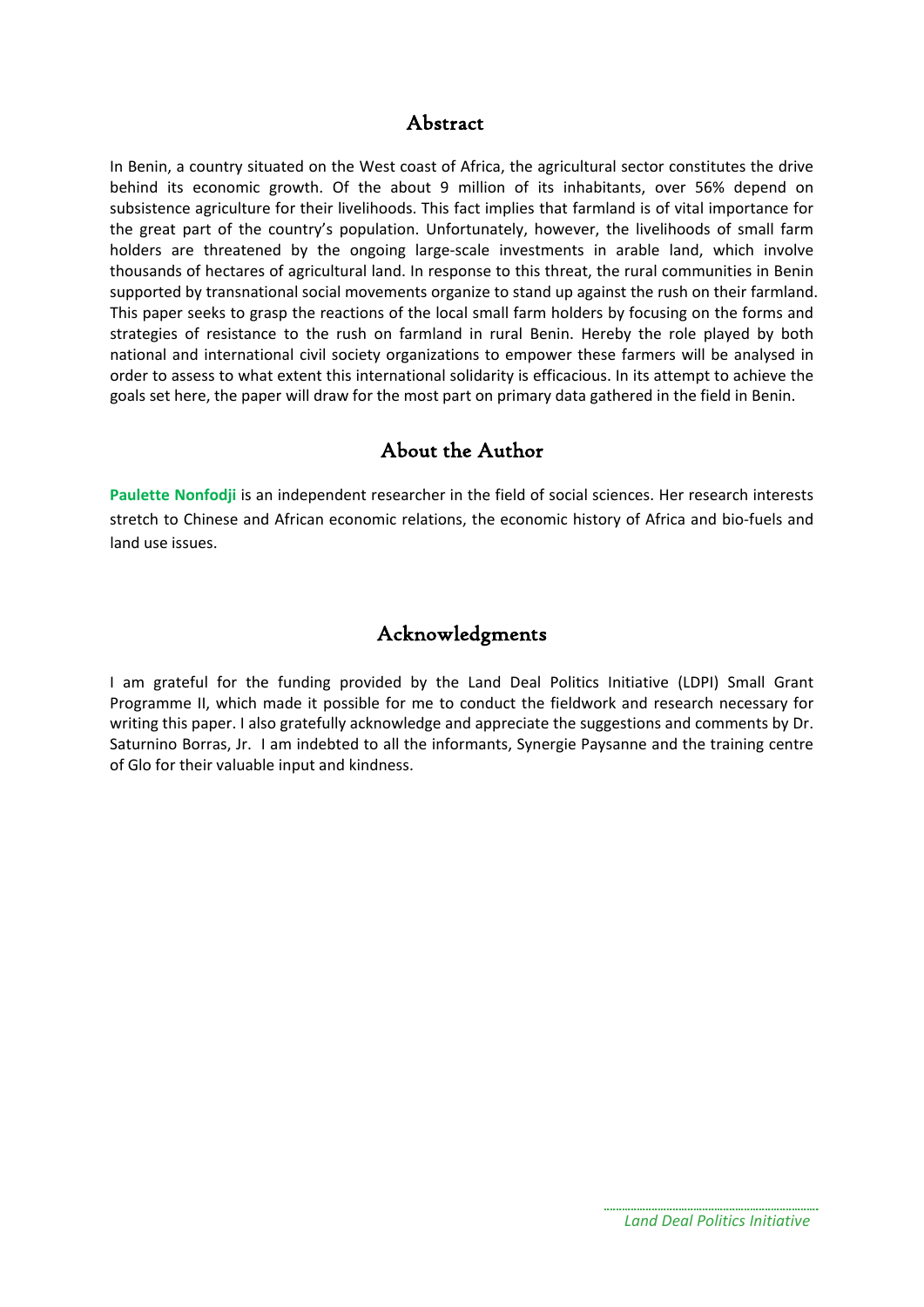# Table of Contents

| 2 The Small Farm Holders of Glo Training Center in Southern Benin  3 |  |
|----------------------------------------------------------------------|--|
|                                                                      |  |
|                                                                      |  |
|                                                                      |  |
|                                                                      |  |
|                                                                      |  |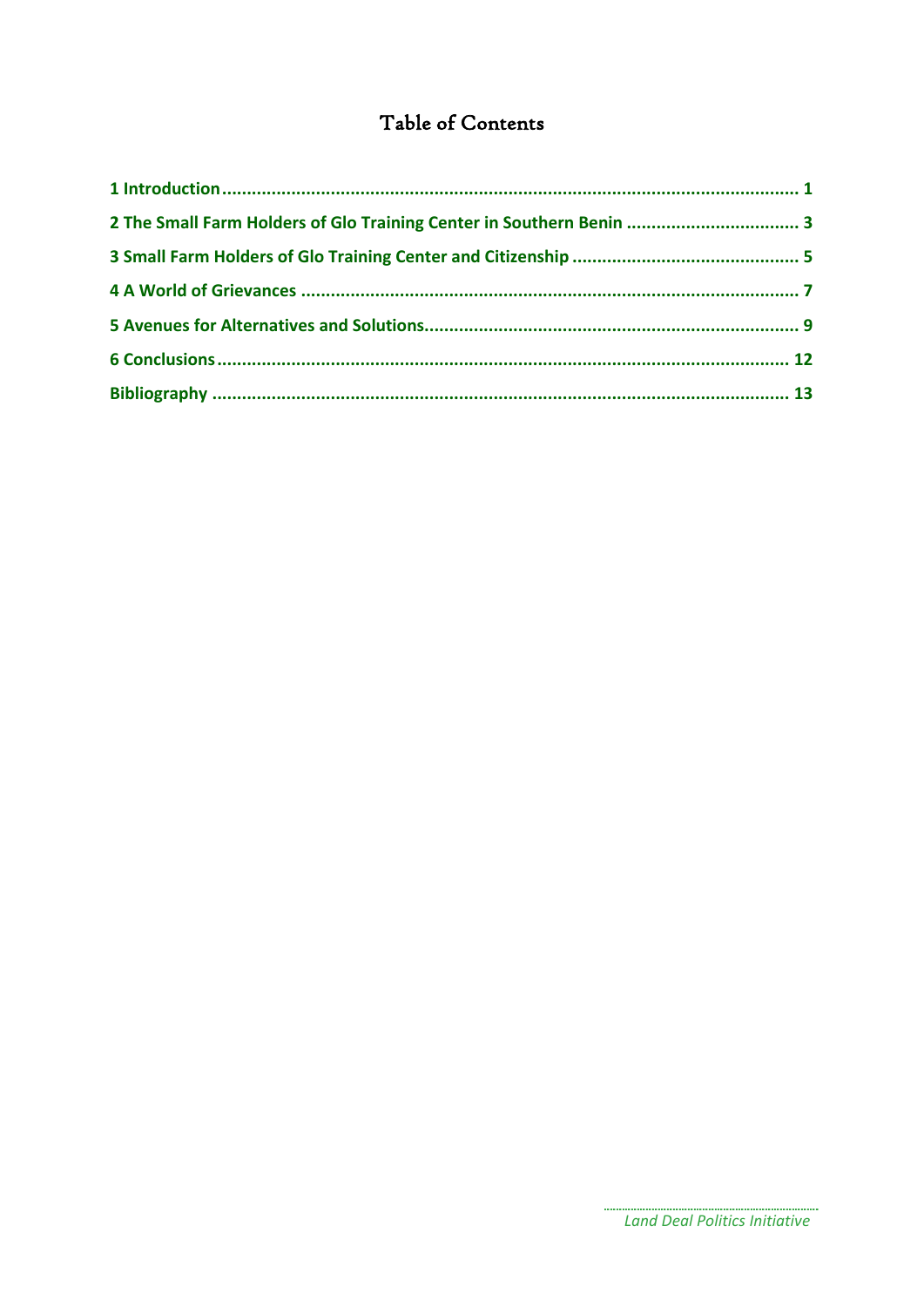#### <span id="page-4-0"></span>**1 Introduction**

**.** 

Outsiders of social movements often induce that common interests are at the base of transnational social movements (TSMs) and therefore these shared interests are supposed to nourish a kind of solidarity among them. There is, however, more than sheer shared interests stimulating solidarity. Tarrow argues that members of social movements must, in the first place**,** become aware of the perceived common interests in order for them to be able to engage in action. But above all it is the *feeling of solidarity or identity* which can be either *natural* or *inherited* that makes social movements (Tarrow 1998: 6).

The feelings are also those ones of belonging to a closed community whose focus is limited to its claims toward the opponents. Solidarity is thus a necessary condition for social movements to act in the same way as a group and it is brought about when members of social movements identify themselves with their claims (ibid: 119). Thus the notion of awareness is a crucial factor in order for perceived common interests to become a source of solidarity which, compounded by the feelings of belonging, makes TSMs and moves them to take action. In other words, independently from the perception that the outside world has of social movements, the factors that are crucial for the formation of these types of movements are self-awareness and the perceived common interests by the members of TSMs. These factors are also those which inspire them to take action.

The actions of TSMs are not confined to their national borders. On the contrary, TSMs' actions can span far beyond their national borders and become global as exemplified by Via Campesina or its opponent International Federation of Agricultural Producers. Both such movements seek from different perspectives to defend the rights of peasants whether they are poor or rich (Borras 2004). According to Tarrow, TSMs can be understood as being "*sustained contentious interactions with opponents – national or international – by connected networks of challengers organized across national boundaries*" (Tarrow, 1998: 184).

Can the French-based *Comité Catholique contre la Faim et pour le Développement* (CCDF) and *Actifs et Retraités pour la Coopération et l'Aide au Développent* (ARCADE), which are objects of study in this paper, be conceived of as being TSMs? CCFD thinks of itself as being a development nongovernmental organization which advocates international solidarity achieved in two major ways. On the one hand international solidarity for CCFD implies the fighting of hunger by tackling the roots of poverty everywhere in the world.

On the other hand, it is achieved through the support for actions or projects undertaken and executed worldwide by local communities themselves. Furthermore, international solidarity for CCFD also implies advocacy and awareness-raising aimed at educating the French public on development obstacles in the Global South and voicing the claims of the poor from this part of the world before Western decision makers.

While CCFD supports development projects worldwide, but with a greater focus on the Global South and China, ARCADE, which is based in Orvault (France), concentrates all of its actions only in one country: Benin. Set up in the mid-eighties by Joseph Michaud, a retired Catholic priest who had participated in development projects in that country, ARCADE has cooperated with local populations on a variety of projects, including the construction of a public latrine in Sô-Ava (a town partly built on stilts).<sup>[1](#page-4-1)</sup> Besides shipping all kinds of second-hand, self-repaired materials to Benin. ARCADE also acts

<span id="page-4-1"></span><sup>&</sup>lt;sup>1</sup> For more information see the site of the government of Benin[: http://www.gouv.bj/communes/so-ava](http://www.gouv.bj/communes/so-ava) And this YouTube film in Frenc[h http://www.youtube.com/watch?v=-YIiXhDaD-M.](http://www.youtube.com/watch?v=-YIiXhDaD-M)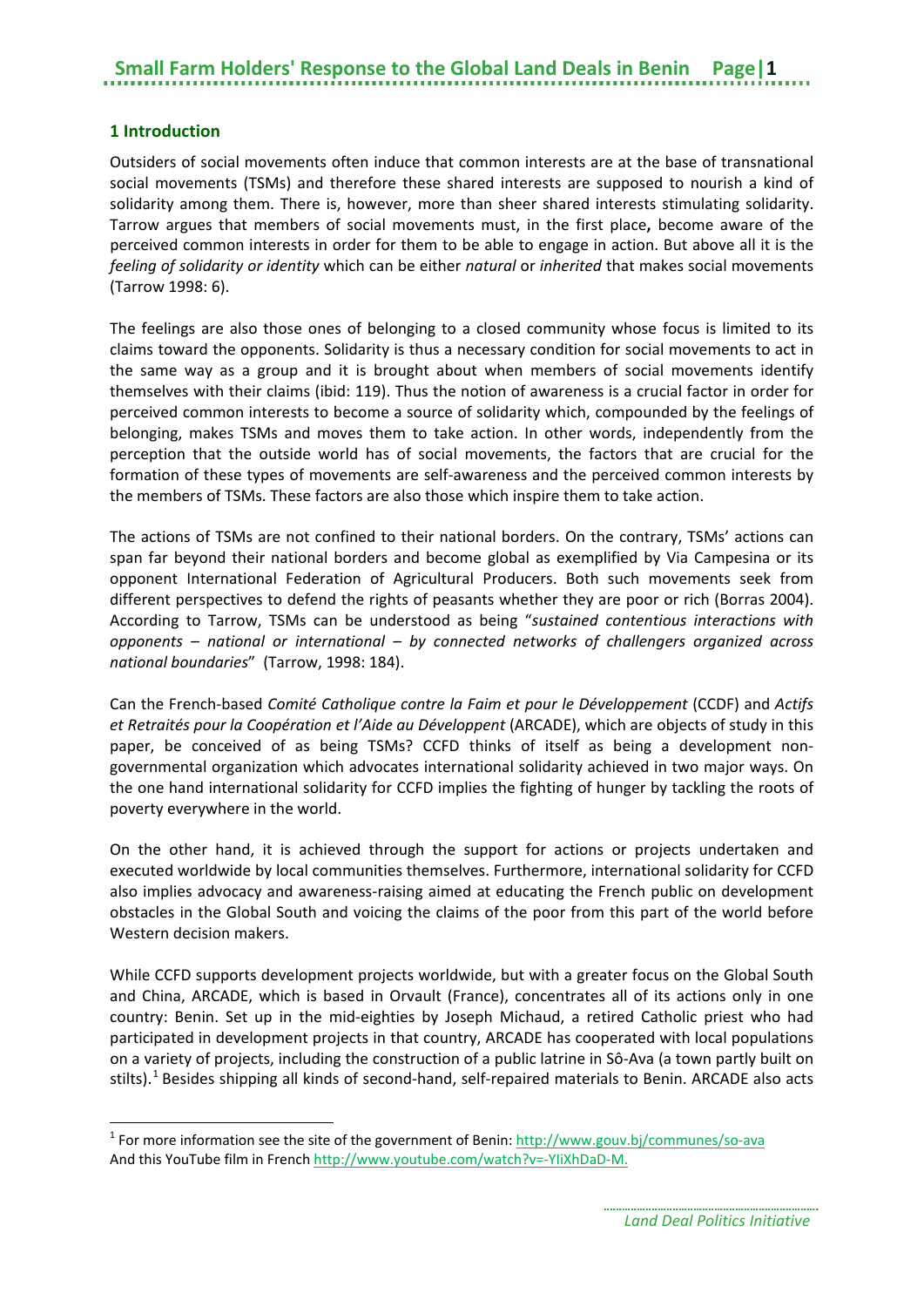as partner to various organizations among which include CCFD and the peasant union *Synergy Paysanne* (also called *Synpa*), which also is subject of study of this paper. *Synpa*), also subject of study of this paper.

According to Tarrow, the feelings of solidarity and belonging underpinned by the perception of shared interests characterize TSMs. Furthermore, the awareness of shared interests makes TSMs act in the same way as a group which make claims against their opponents.. Hence the action of TSMs can take place either within or outside of their national borders**.** This conceptualization of TSMs captures well the functioning of CCDF, which advocates international solidarity as one of its fundamental convictions.

Hence it is based on these feelings of international solidarity that CCDF identifies itself with various forms of associations in the Global South that are engaged in fighting poverty with the aim to ameliorate the economic situation of the poor. It is also the same devotion to international solidarity that moves CCFD to identify its claims with those of the peasant union *Synpa* and in return to support it both financially and materially in its fight against the farmland rush in Benin. In so doing, CCFD shares the interests of the poor in the Global South and identifies itself with the claims of associations such as *Synpa*.. As for ARCADE, it can be advanced to a less extent that it is a TSM although it engages in actions across its national borders.

*Synpa* on the other hand is a local peasant movement that came into being in [2](#page-5-0)002<sup>2</sup> and is entirely funded by CCFD. It is the most important activist movement in the West African sub-region resisting the rush on farmland and genetically modified organisms in agriculture. Their work stretches over the borders of Benin to the neighbouring countries through information campaigns and workshops. They organize yearly training sections for both national and adjoining countries' farmers that aim at enhancing their traditional farming techniques and promoting the modernisation of agriculture (Nonfodji 2011).

The union shares the visions of CCFD in the sense that it is engaged in fighting the ongoing farmland rush in Benin, which aggravates poverty in the rural areas, by supporting small farm holdings through education and technical support. These areas in Benin have been plagued by a continuous rural exodus for decades (Governmental report 2002), creating a situation in which, as pointed out by Borras and Franco (2010), the rural population is declining, while rural poverty on the other hand continues to increase. Borras and Franco (2010) have indeed argued that the rural exodus in the last decades has resulted in a shift in balance between rural and urban populations and has led to the fact that more people are living in cities than in rural areas and thereby the active agricultural population has decreased. Nevertheless, the number of people affected by poverty in the countryside is higher than in urban areas (Borras and Franco 2010).

*Synpa* and its supporters CCDF and ARCADE's challenge to ameliorate the economic situation of the growing number of poor small farm holders in the rural areas of Benin is further put to test by the recent rush on farmland which is encouraged by the government of Benin and its political elites (Nonfodji 2011, Neef and Touch 2012; see also Sèdagban Hygin F. Kakai for a typology of the political actors in the land rush in Benin and Alden 2010 and E. Kushinga Makombe 2013 for the role of the state in this phenomenon). The deals involved in the rush on arable lands often go hand in hand with the fact that small farm holders end up losing the farmlands that provide them with their livelihoods. These land deals however did not leave the farmers and civil society organizations passive. Already at the onset of the farmland rush, non-governmental organizations (NGOs) such as GRAIN were among the first to denounce and resist the nascent situation (Borras and Franco 2010).

<span id="page-5-0"></span> $^{2}$  http://synergiepaysanne.over-blog.com/pages/Qui\_sommes\_nous\_-1317566.html.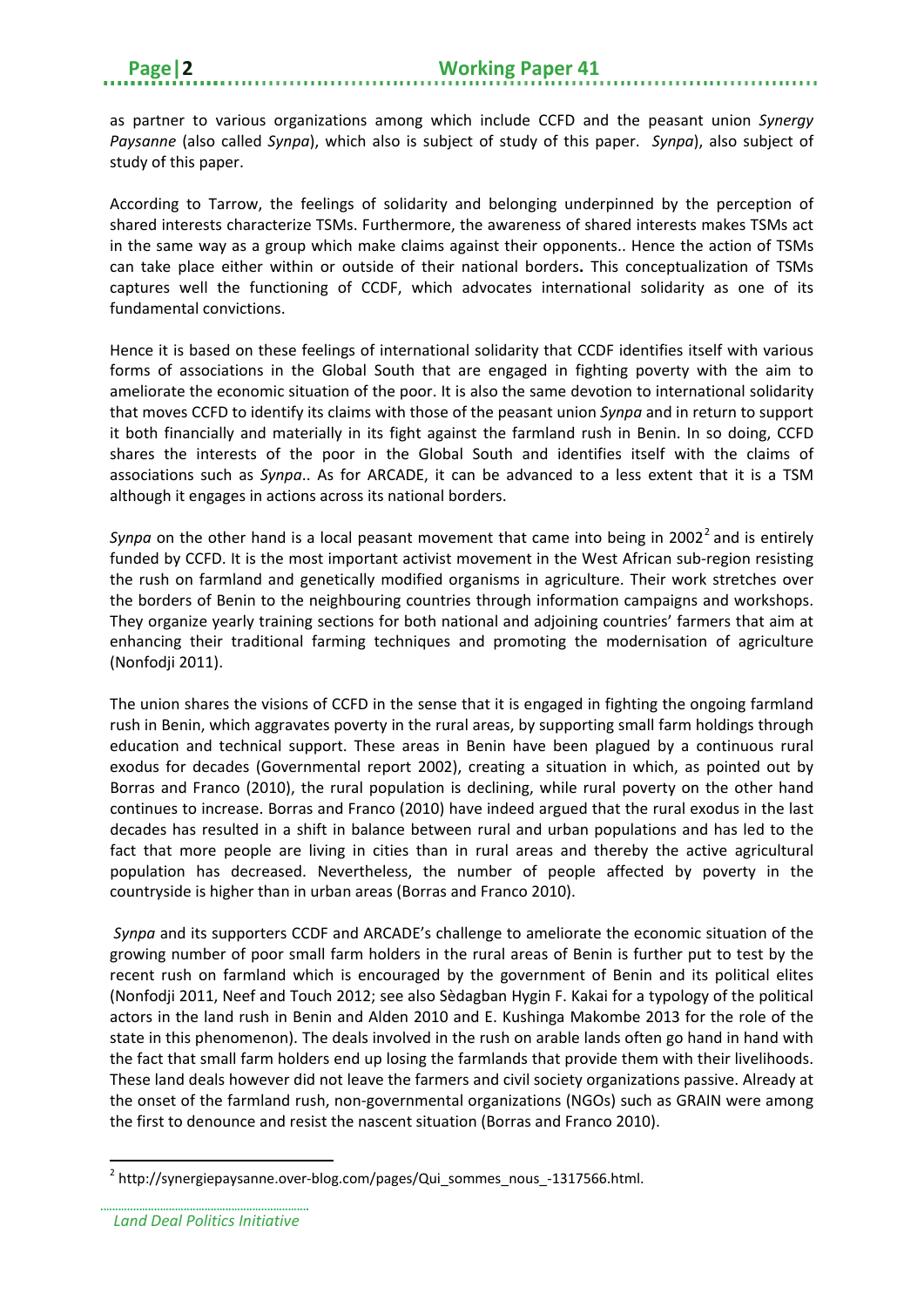Hence academic works show how in various ways farmers and civil society organizations started resisting the land deals taking place at a global scale. Schneider's cases studied in Cambodia outline well the different forms peasants' resistance take in the countryside of Cambodia. Open resistance like protests often leads to the use of violence toward poor and vulnerable peasants (Schneider 2011, Wolford and Safransky 2011, Adnan 2011). Accordingly, victims of land grabs resort to violent protests only when they are backed up by institutions or when they seem to not have any other choice even if, as Schneider shows (2011), these protests fail to gain substantive support from state authorities.

As an alternative to open resistance, covert forms of resistance, even though unorganized, allow poor peasants to still resist the dispossession of their lands and their displacements. Resistance is most successful when peasants are backed up by institutions (Famerée and Ho 2011, Roy 2011, Schneider 2011, Adnan 2011). Adnan. just like Famerée and Ho, argues that the support of institutions is a necessary condition for a successful outcome of peasants' resistance to land grabbing.

The same can be advanced as for the support CCFD and ARCADE offer *Synpa* in resisting the farmland rush through the promotion of small farm holdings, the training of farmers and campaigns against the farmland rush under the slogan: *[Benin] is not for sale. Let us protect our lands from the hunger of multinationals and agribusinesses*.



Borras et al. (2008: 180) pointed out that there is a need for better understanding how TSMs ally around their claims and what implications it entails. In the same line of reasoning, this support of institutions such as CCFD that often help peasants to successfully resist the farmland rush (which leads to their dispossession and their displacement) provides an understanding of the cooperation between these peasants and their supporters. In the same sense, it is argued that empirical studies of domestic political challenges or struggles unveil the deep meaning of cooperation between transnational and domestic social movements (Tarrow 1998: 185-193, Scoones 2008). Hence, through an exploration of the challenges faced by the peasant union *Synpa* in Benin, this work seeks to add to the literature on grasping how the alliance between CCFD, ARCADE and *Synpa* form the base of their strategies to respond and thereby to resist the ongoing farmland rush in Benin.

The first section will describe the group of small farm holders of the Glo training centre, which is the subject of this study. After having expounded on the interaction between state and civil society organizations, I will in a third section outline the grievances of the small farm holders with whom this paper is concerned. Finally before concluding, I will show how *Synpa* and its counterparts chose to resist the farmland rush in Benin.

#### <span id="page-6-0"></span>**2 The Small Farm Holders of Glo Training Center in Southern Benin**

The small farm holders of the *Centre de Formation Agricole* of Glo (Further referred to us CFA Glo) in the rural surroundings of the city of Cotonou, Benin who are the concern of this study and whom I refer to here as small farm holders or smallholders have some economic and political characteristics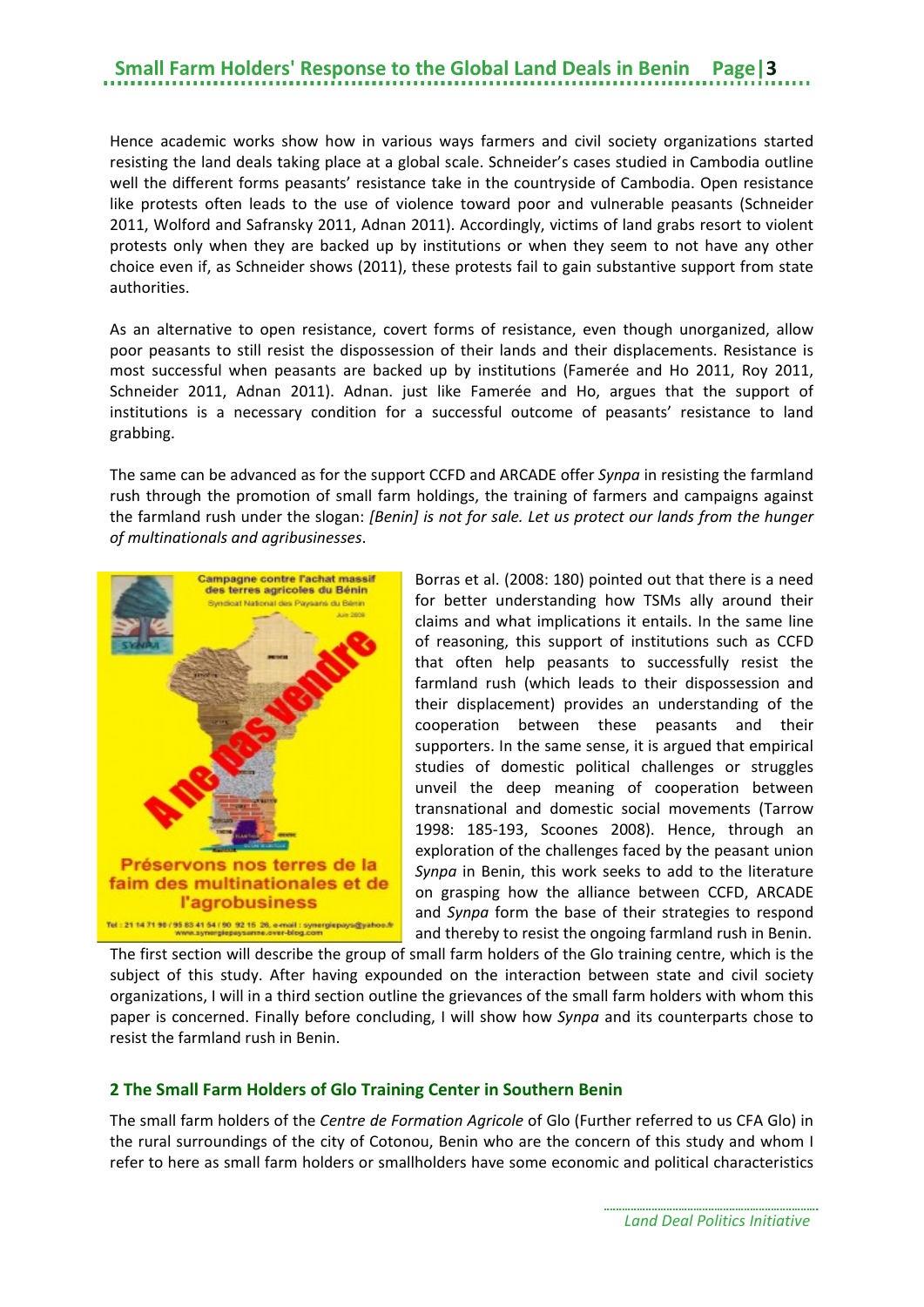in common. This group of small farm holders is a mixed composition of young and mature adults of whom the majority was adult women. They come from all over Benin and from the neighbouring country of Togo to meet for several days at the CFA Glo training centre. The training covers matters such as the techniques of semi-mechanized farming, the maintenance and reparation of pieces of farm machinery and methods for enhancing crop yields. This training for different groups of small farm holders take place each year and last four weeks.

Their education levels vary. While some of them did not enjoy any education at all, others have finished primary or high school. One of them has a university degree in law. Although most of them are dwellers of rural areas of Benin and Togo, others live alternatively in the urban city of Cotonou and its surrounding villages. For instance Mr Yaovi,<sup>[3](#page-7-0)</sup> who holds a university degree in law, is an employee of a non-governmental organization. In his free time, Mr. Yavovi farms a plot of land situated in one of the surrounding villages of the city of Cotonou.

At their home villages, they all work a piece of farmland of variable sizes. The most fortunate of them, although he is illiterate, works a few hectares of land on which he grows cash crops like pineapple, with the help of other day labourers. Specific to this group is that all of them combine to some extent subsistence farming with cash crop. Hence they produce for their respective households and for the local or regional markets.

Strikingly, however, is the composition of the group. The majority of the group members were young adults and adult women. Most of these women were either illiterate or they have enjoyed only a few years of education. They all practice subsistence agriculture and sometimes they succeed in having surpluses which they sell on the local markets so that with the money they make, they could not only provide for the needs of their family, but most importantly they could pay for the education of their children, as Mrs. Ayaba confided in me. For Mrs, Ayaba, who is illiterate, it is of primordial importance that her boy gets an education, she said. Women are very active in the agricultural sector in Benin where agriculture plays an important role in the national economy.

In 1986 estimates showed that the agricultural sector output represents 40% of the gross domestic product (GDP) and offers job opportunities for 70% of the national workforce. The growth in food crops greatly exceeds that of other type crops cultivated (Jong de, 1986: 33). According to the Organisation for Economic Co-operation and Development (OECD), in 2008 the agriculture sector's output represented only 20% of the country's GDP, while 60% of the active population worked in agriculture (OECD 2008: 140). Also, considering the importance of agriculture in its economy, Benin invests in scientific staff for research and development in agriculture through its National Agricultural Research Institute (INRAB), although these investments have been decreasing since 2008 (Stads & Hinvi 2010: 1, OECD 2008: 143). All in all, Benin produces generally enough food for its own population (Jong de, 1986: 36).

However with the rush on farmland by national and international actors for speculative purposes or for growing fuel crops, one rightly wonders if the country will be able to continue feeding itself. Indeed the last decade has seen the proliferation of land deals in the Global South and this has caused a lot of ink to flow. In the academic and media arenas, various factors have been pointed out as being the driving forces behind the global land rush, particularly in Africa (Zoomers 2010, Vermeulen & Cotula 2009b: 52-59). Benin, a West African country where Nonfodji has analysed the approaches of Chinese and Western companies to the land rush (Nonfodji 2011), has not been spared by the land grabbing.

<span id="page-7-0"></span> $3$  All the names used in this paper are pseudonyms. One exception is made in the case of Jean-Paul.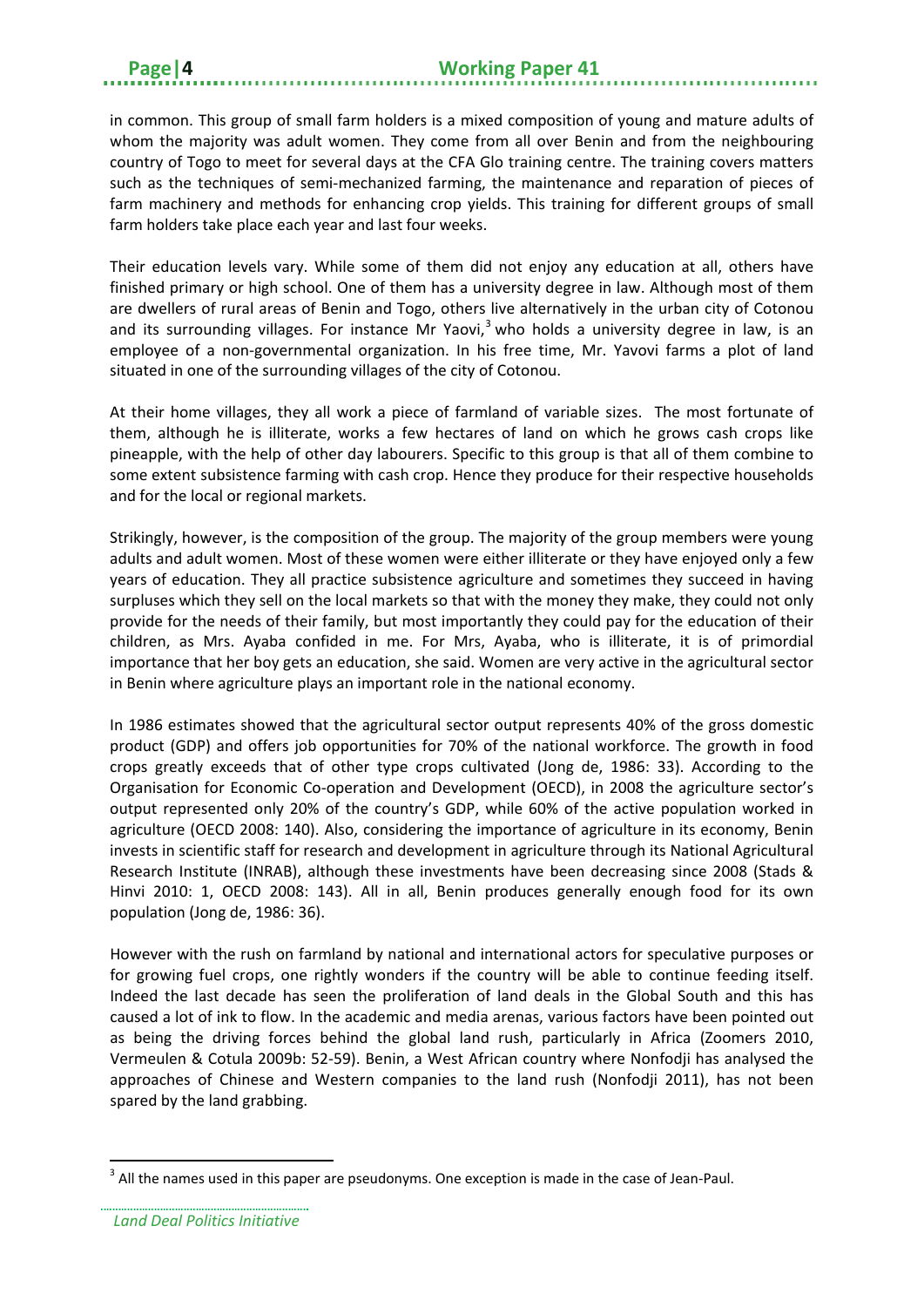However both national and international civil society organizations were fast to show their response to the farmland rush in Benin. The national peasants union *Synergie Paysanne*, supported by the French CCFD and in cooperation with ARCADE, devises strategies to counter the rush on farmland and to empower small farm holders. But before getting deeper into their strategies, I will expound on how the small farm holders of the training center of Glo feel about their Beninese citizenship.

#### <span id="page-8-0"></span>**3 Small Farm Holders of Glo Training Center and Citizenship**

In their analysis of the relationships between the state and the civil society, Rothchild and Lawson assert that civil society groups, while they are active in the public arena, also recognize the state as a legitimate agent that is endowed with authority. At the same time, in their interactions with the state, civil society groups aspire to influence the economic, political and social values which govern the society as a whole (Rothchild &Lawson 1994: 256). In this light what can be said of *Snypa* and its international counterparts CCFD and ARCADE, which can be considered types of civil society organizations active in the public arena in Benin and which are trying to thwart land rush in that country?

As one of the outcomes of the effects of the structural adjustment programme in the eighties and nineties, a group of young farmers and future members of *Synpa* met in 1999 to devise a new way of rural development and to debate the situation of peasants in general, and more specifically the problems facing young, aspiring farmers in Benin. Following this very first meeting, fieldwork had been conducted for further analysis of the situation facing farmers and as a result the peasant movement *Synergie Paysanne* came into being in 2002 (interview with employee of the peasants union, 14 January 2011).

Nowadays *Synpa* is a union comprised of more than eleven hundred members spread all over the country. For its funding it depends on fees from its members and from international civil society organizations such as CCFD, also known as *CCFD-Terre Solidaire*. As a part of the union's norms, members of *Synpa* are not allowed to accept a position in national politics, however they do lobby the government to defend their interests. Further and maybe most importantly, *Synpa* is on the one hand the link between the state and the rural populations whose participation in the public arena is more or less visible, and on the other hand, is the bridge connecting international civil society organizations overseas and the rural communities at the national level.

One such important organization that contributes greatly to the existence of *Synpa* is CCFD, which is a roman catholic and French civil society organization dedicated to promoting worldwide development regardless of the origin, culture or religion of the recipients of its support. International solidarity is central in the thinking of CCFD and the development of the poor is the means of expressing its international solidarity. CCFD is a pro-poor organization that puts the individual at the centre of its actions. Development, according to this Christian organization, is a process which is realized in cooperation with the people who need it. It is also about rich and poor together being the actors of sustainable development achieved by solidarity in order to bring out the potential wealth in each individual. According to this conception of development, individuals have the capacity of being the agents of their own history.

Hence in the vision of the CCFD, one has to be reminded that the individual comes first, which means that the material is subordinated to the human being. From there stems the absolute need to respect the fundamental rights of every individual and the duty to put natural resources [thus land], economics, science and technique at the service of the human being. Furthermore, the poor has to be allowed to participate in making the choices that improve his or her situation because development has to be achieved by the people themselves who are directly concerned.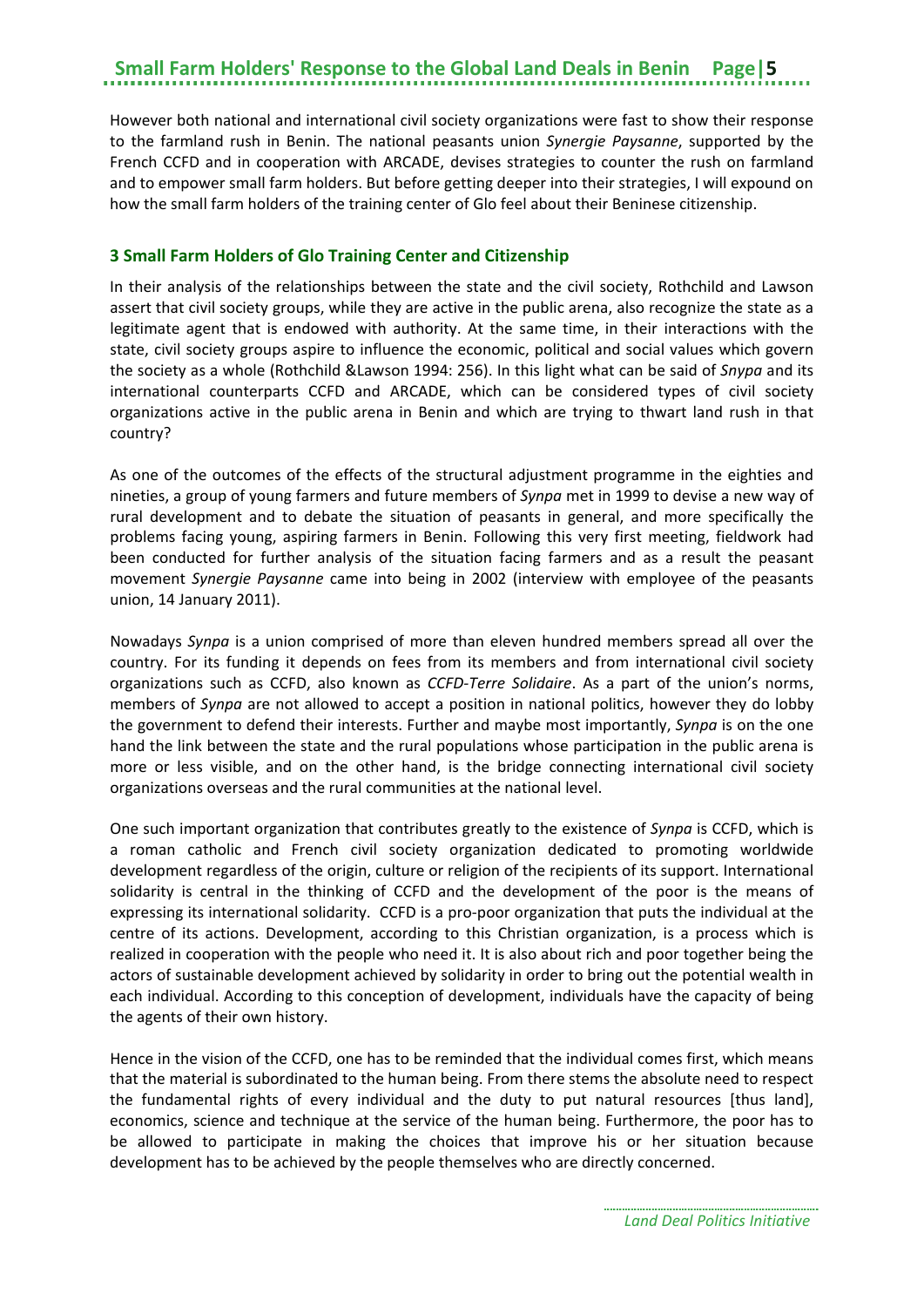Since CCFD sees development as a means to fight hunger, one of its fields of action is food sovereignty. According to CCFD, food sovereignty means that each country must defines by itself what agricultural and food policies to adopt. Thus as a consequence the CCFD will not stop defending the right of countries to strengthen their policies and their agricultural markets for national and regional needs. It will promote viable and sustainable family farming and it will question the adequacy of policies for the development of bio-fuels as alternative energy sources.

CCFD supports, among others, agricultural cooperatives and unions. It works together with other prominent civil society organizations such as La Via Campesina. Its activities stretch from East and Central Europe to Africa, Latin America and Asia. In partnership with other civil society organizations in developing countries, CCFD supports development projects initiated by the local people themselves who are organized in associations. But just like many other such organizations, CCFD also depends on gifts and the work of its thousands of volunteers to be able to continue its work of solidarity in developing countries worldwide.

At this level, we want to know to what extent the visions of CCFD steer the strategic choices of *Synpa*. Just like CCFD, *Synpa* promotes pro-poor policies aimed at enhancing the quality of life of peasants in Benin. It also embraces the struggle against bio-fuel production and the land rush in Benin and it argues, in the same vein as CCFD, that family farming is the way for peasants to prosper and for their country, Benin, to acquire food sovereignty. However *Synpa* does not take only the visions of CCFD over. It extends and adapts the visions of its financial supporter, CCFD, to fit the context of peasants in Benin. For instance in an interview with an employee of *Synpa*, Mr Houndji literally said:

*Il faut une politique qui favorise les jeunes paysans, [il faut] influencer la politique pourque les paysans se sente citoyen (Interview with Mr Houngbedji, 14 January 2011). [4](#page-9-0)*

In other words, this militant believes that peasants in Benin do not feel that they are considered as citizens and thereby he is suggesting that while some groups of the people of Benin feel that they are recognized as full citizens based on the way they are treated by the government, peasants do not. Considering the fact that over 50 percent of the population of Benin are farmers, this statement must concern a substantial number of peasants.

This section opened with the assertion of Rothchild and Lawson according to whom movements such as *Synpa* and CCFD accept the state as a legitimate agent that is endowed with authority and with which they interact in the attempt to influence the economic, political and social values which govern the society as a whole. With the similarities and the differences in their visions, *Synpa* and CCFD do recognize the state of Benin as a legitimate agent that has to be influenced if they want to ameliorate the economic and political situation of small farm holders in Benin.

Accordingly we wonder how do *Synpa* and its counterpart CCFD interact with the government of Benin in order to further the cause of small farm holders. It is also worth taking into consideration that the above statement, which suggests that farmers in Benin do not feel like they are treated as citizens of that country, comes from an active militant of farmers' rights whose voice represents thousands and thousands of peasants' voices. Personally, being aware of the fact that inequality among professional categories exists a bit everywhere, I expected some kind of inequality between farmers in Benin and other professional groups but I was not aware of the fact that a subgroup among the farmers felt like they were not citizens of Benin which caught me very much by surprise.

<span id="page-9-0"></span> $<sup>4</sup>$  The authority must give priority to young farmers. [It] must make peasants feel that they are citizens.</sup>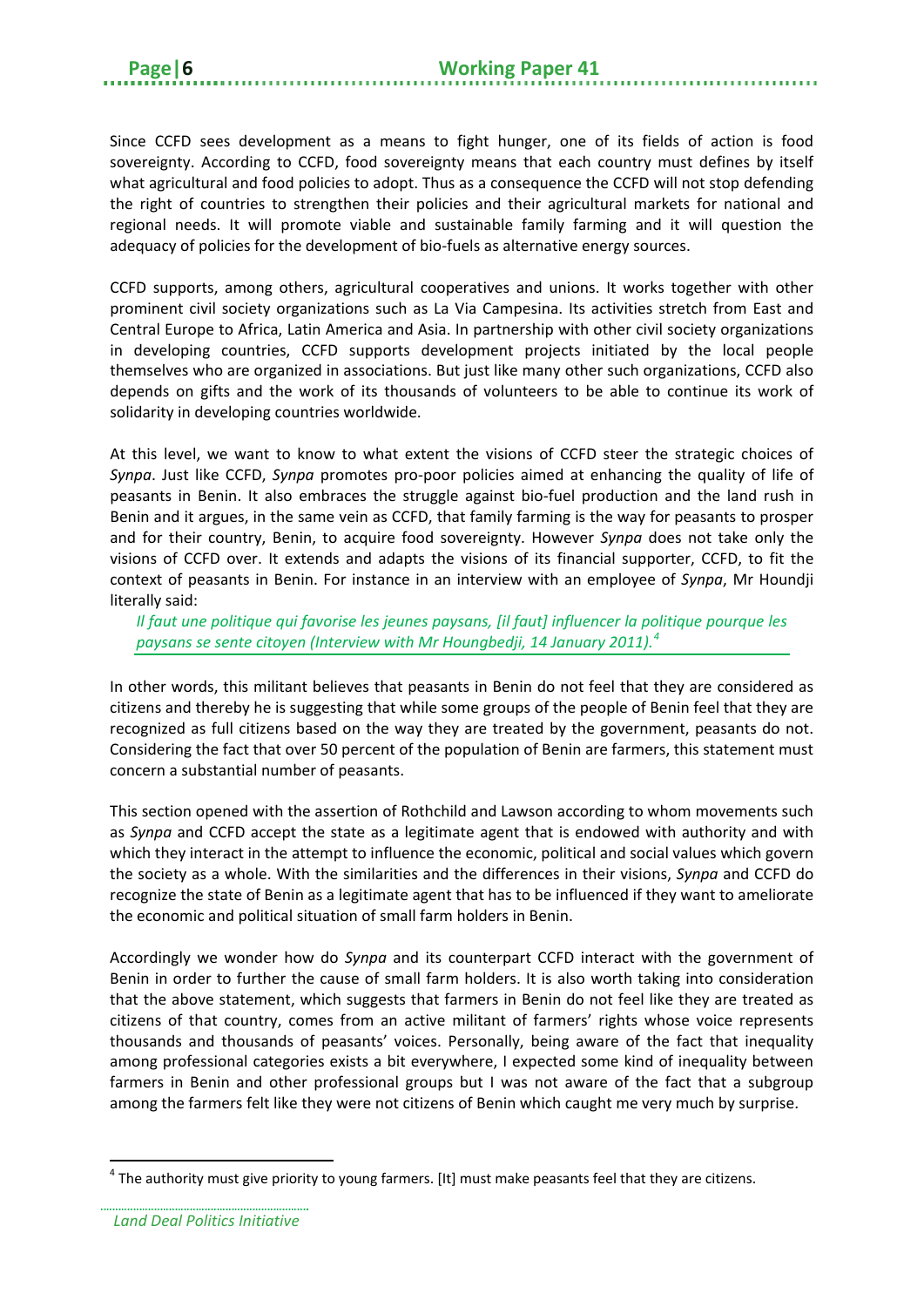What, thus, are the claims of *Synpa* and its partner CCFD toward the government of Benin? What are their grievances? How do they resist the rush on farmland in Benin through their interaction with the government? In the following section, I will expound on the grievances of the small farm holders in Benin and show that some of their grievances are also points on which *Synpa*'s visions differ from those of CCFD. In other words, although *Synpa* may be said to be steered by the visions of the CCFD, the context of Benin in which the peasants union evolves does shape to some extent *Synpa*'s visions and defines the direction of its struggle.

#### <span id="page-10-0"></span>**4 A World of Grievances**

As mentioned earlier, I was astounded by Mr Houngbedji's statement that peasants in Benin are not recognized as full citizens. I did not realize that farmers in Benin feel that way because of my experience with farmers' families in my childhood in Benin. As a child in primary school in Sekanmè, a small village in the South of Benin, my best friend Henriette's parents were farmers (mine were not). During the long breaks of the mid-day, we used to go to her parents' farm and pick corncobs that we grilled or cooked and ate. Sometimes we picked peanuts, which we ate raw, and Henriette's parents would shout at us that we would get caught for eating raw peanuts. As adult I can't remember having become sick because of those raw peanuts.

Hence it did not occur to me that a portion of the peasants in Benin feel like they are not citizens and that touched me deeply. The fact that this be the case in other parts of the world did occur to me but that the same was valid in Benin was quite difficult for me to accept. Thus caught by surprise by the words of my informant, I sought to understand what he meant by the fact that peasants do not feel they are citizens.

Minimal access to land, aggravated by the rush on farmland over the last few years, turns out to be the major grievance amongst farmers. In the concerned areas of study in the south of Benin, traditionally land is considered to be a sacred collective good that is managed only by either the head of the family or the village chief. The latter is the only one entitled to determine the modes of access or usage that can be made of the collective land. A clear distinction is made between land for residential purposes and land for agriculture, which is often situated just outside of the inhabited parts of the village. In general, access to land is guided by customary laws in which plots of land are given by the head of the family or by the chief of the village to the village members. The plots allotted are meant exclusively for agricultural purposes and never to be sold.

Next to the fact that family members can access land through the allocation of plots of land, inheritance is the other possible mechanism for youngsters and would-be farmers to gain access to land. But both ways, that is access to land through inheritance and family owned farmland, have become problematic. Most people cannot inherit land and as families are composed of a large number of members, family lands have to be divided into smaller plots amongst family members. As a result, each family member ends up with too small a plot of land to practice subsistence agriculture or small-scale production for the market. This is also the case for Mr Houngbedji, my informant.

Furthermore the rush on farmland initiated by native and foreign investors has come to worsen the situation regarding access to land for farmers. As a result of the commoditisation of land, the existing system of management of collective land is upset and land is no longer considered sacred and something which cannot be sold. In 2009, faced with the rush on farmland in Benin, *Synpa*, the peasants union, felt compelled to conduct research on the field. Their findings reveal that tens of thousands of hectares of farmland had already been ceded to investors. One thing leading to another, more and more young and aspiring farmers are losing hope that they may obtain a plot of land to farm.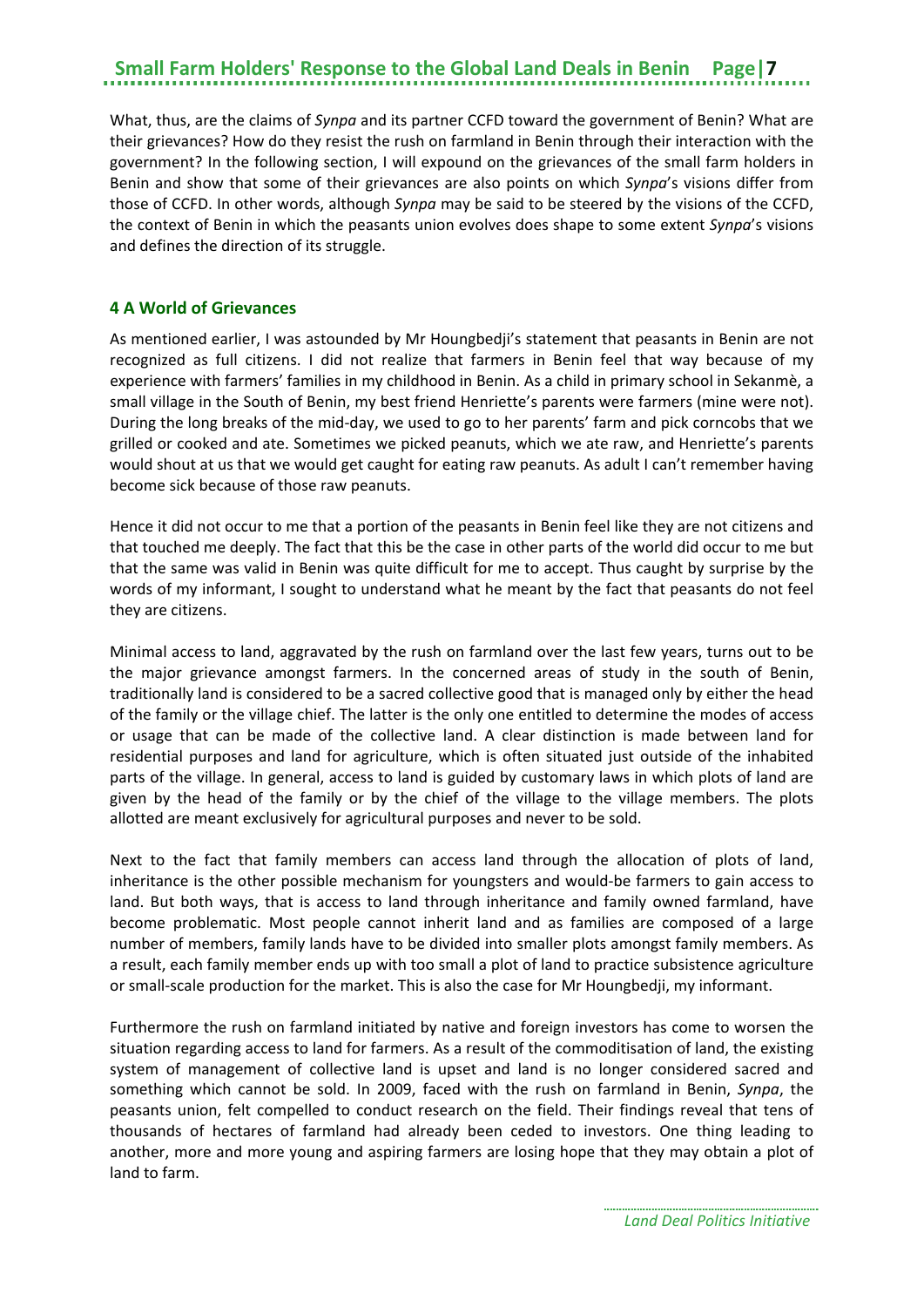Thus farmers in Benin face two major hurdles of which access to land is the biggest obstacle lying on the road to making a career in agriculture. The other barrier is access to finance. Indeed the peasants who succeeded in getting a decent plot of land to farm lack the means of production to develop that piece of land. This lack is the direct consequence of the fact that farmers do not have access to credit or any other kind of funding. Currently at the national level, existing micro credit facilities – which are both from local government and foreign institutions – are credits at usurious rates of interest of around 24 per cent (Interview with Mr Houngbedji, 14 January 2011). As for investment credits, which are given for investments in machinery, the payments begin three months after the date the credit is granted.

According to Mr Houngbedji, this period is too short for a farmer to grow and sell a crop in order to make the needed money available to start paying the instalments of the loans. But in the instance the farmer succeeded in growing a crop in such short term, he or she still has to consider what the market is paying for the crops grown. If the market is flooded with his or her type of crops, the price received is too low to cover the investment expenditures and to pay back the loan. Hence, to get a better price for the crops, the farmer has to wait until the market offers better prices for his or her crops.

Farmers have to adopt this kind of speculative attitude in order to get a better price for their product because they do not have any say in the setting of the price of their products. The dealers who are intermediaries between these farmers and the market are those who determine the price, which is always low and does not cover the investment costs made by the peasants. As a result, the farmers don't make enough money to cover the costs of growing crops. Therefore the losses made on their investments lead to a situation of persistent poverty among farmers.

Women represent another vulnerable subgroup among farmers in Benin. Most specifically, pregnant women farmers suffer, not just from the lack of medical institutions close to home but also they are subject to discrimination from the medical staff when they manage to get to a hospital. For a pregnant woman farmer there is no decent means of transport for her to get to the hospital when she goes into labour. And when she succeeds in getting to the hospital, the medical staff does not treat her with respect or give her the same treatment as that given to women working for the government.

Hence in short, a portion of the peasants in Benin do not feel they are citizens because of the barriers to land access and finance on the one hand, and various forms of discrimination directed to women farmers on the other. At this point, it is interesting to note toward whom the grievances are addressed. Who are, according to the peasants' union *Synpa*, the recipients of peasants' complaints in Benin?

The government of Benin is acknowledged by *Synpa* as the major actor who is at the origin of their grievances. The government, which defines the policies concerning agriculture, does not make means available to people who want to become farmers to do so. Most of all its policies do not improve the living conditions of farmers. As such, the union aims at exercising pressure on the government to make it easier for people who want to become farmers to do so and also for peasants to truly feel they are citizens just like any other citizens in Benin.

Another point of contention for *Synpa* is the Beninese government's preferential treatment of farmland investors. Central government officials indicate good farmland for crops in the region of interest to the investors but they displace their role and responsibilities to lower level government agents to sort out further land issues with the investors. So doing the central government of Benin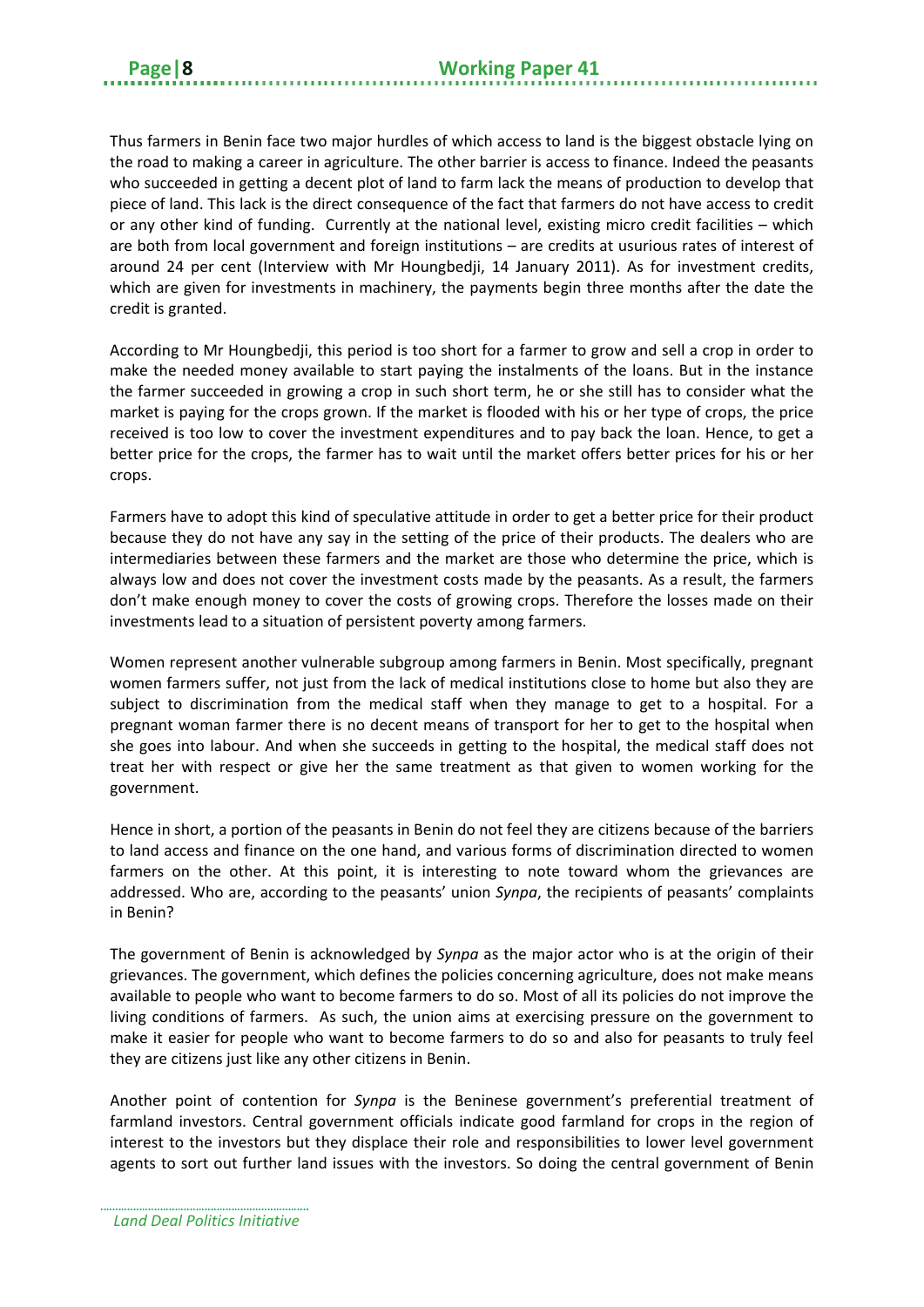pretends not to be aware of the land deals that are taking place. For this reason the peasant union *Synpa* decided to go public and reveal the ongoing deals to the outside world

Furthermore the central government of Benin advocates large scale industrialized agriculture together with transgenic farming and it claims that small scale agriculture will not be able to feed the growing population of the country. The governmental rationale goes on maintaining that for small scale agriculture to feed the population, its output has to be multiplied by three, which according to the officials is not possible to realize with that type of agriculture. Therefore, large scale industrialized agriculture is the only promising out way of the impasse. To counter this assertion, *Synpa* engages in promoting the modernisation of small scale agriculture.

The other actors who are the cause of the grievances of *Synpa* are the investors in farmland. The majority of these investors are native private individuals from Benin who, in some cases, make the investments in the name of multinationals, religious groups or politicians. In very few cases corporations are involved in the investments in the farmland. Civil servants and self-employed professionals are also investing in the land.

*Synpa*, with the support of CCFD, identifies the government of Benin and investors in farmland as the major actors behind the grievances of the union. The category of investors includes private individual investors, civil servants and politicians, religious groups, self-employed individuals and corporations. While identifying the sources of its grievances, the union also comes with solutions. Hence the following section expounds on the paths *Synpa* chose to counter the farmland rush in Benin, in solidarity with other civil society organizations.

#### <span id="page-12-0"></span>**5 Avenues for Alternatives and Solutions**

In 2008 the central government of Benin adopted the policy called Strategic Plan for the Revival of the Agricultural Sector (PSRSA<sup>[5](#page-12-1)</sup>), which supposes to make the country an agricultural power by 2015. To achieve this goal of boosting the agricultural sector, the government has also implemented the programme for the promotion of the mechanization of agriculture (PPMA<sup>[6](#page-12-2)</sup>), which aims at providing peasants with tractors imported from China and India. A motorized and mechanized agricultural sector practised on large acreages became a top priority for the government. Indeed the government believes that to become an agricultural power in Africa, it must increase productivity through automation and mechanization of large scale agriculture. Therefore it acquires a few hundred tractors with different accessories for farm mechanization. It also dispatched civil servants to China and India to specialize in the use and maintenance of these tractors

However the policies are not giving the expected outcomes and a number of problems arose concerning the feasibility of the automation and the mechanization of the agricultural sector in Benin. A common issue is that the tractors do not fit certain types of soil. For instance, the tractors are often not powerful enough to deal with clayish ground. As a result, farmers prefer to work with the hoe and animal haulage while the tractors stand unused and parked in the compounds of government offices. In fact it happens quite often that the agricultural machinery breaks down. About one-third of the few hundred tractors acquired have broken down and, at the moment of this writing, as the fifteen reparation centres promised by the state are not yet functional or are under construction, a substantial part of the machinery is currently useless.

Furthermore, the government offers attractive prices and reimbursement conditions for private farmers who want to buy a tractor, but the acquisition price, which runs from seven to nine thousand

<span id="page-12-2"></span><span id="page-12-1"></span><sup>&</sup>lt;sup>5</sup> PSRSA: Plan Stratégique de Relamce du Secteur Agricle.<br><sup>6</sup> PPMA : Programme de Promotion de la Mécanisation Agricole.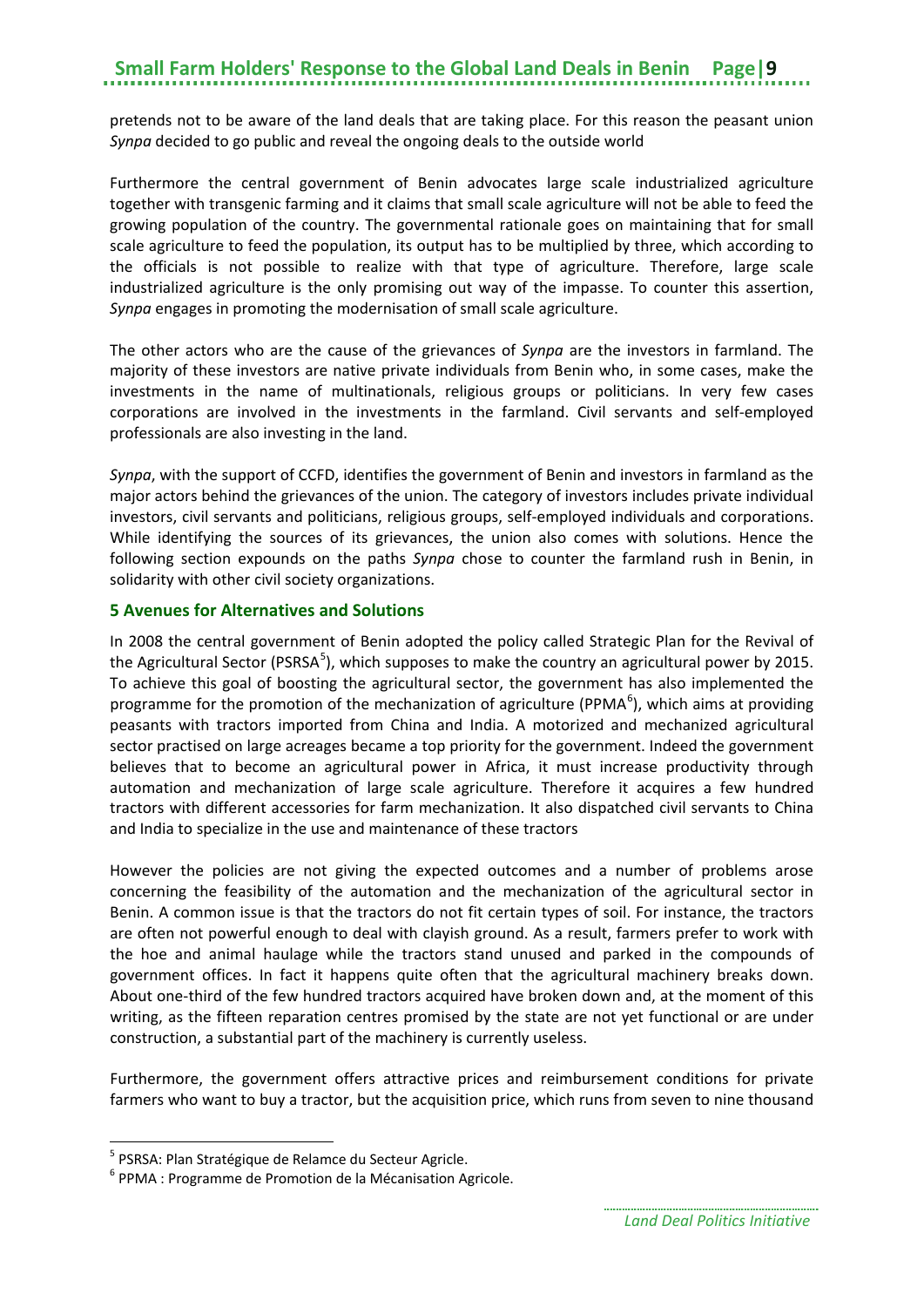Euros, remains out of the reach of most peasants. Although laudable, the ambitions of Benin's central government to build the nation's agricultural sector seem to be failing. Here, backed up by CCFD for the most part, steps in *Synpa*, which maintains that the mechanization and the motorization of the agricultural sectors have to occur on a case-by-case basis.

In other words, the peasants' union believes that the emphasis on mechanization and motorization of the whole agricultural sector will fail to increase productivity. Rather than deciding to apply mechanized agriculture, studies should be conducted with the aim of revealing to what extent mechanized and motorized agriculture is compatible with family farming practices on small plots of land. Mechanization, it is argued, can also be seen as a process of transformation and modernization of small scale farming which can slow the rural exodus of the youngsters and which also will lead to the production of competing crops. Therefore it is a necessity to increase the productivity of family farming.

It is also *Synpa*'s belief that the mechanisation of agricultural activities has to be adapted to the local context. That is to say that the mechanisation and the modernisation of small scale agriculture has to occur sector by sector because, according to the union, not all sectors need heavy mechanisation. While animal haulage is best suited to some sectors, in other situations mechanized or motorized agriculture is a better option to consider. Therefore *Synpa* gives primacy to a sector-by-sector approach to the mechanization and modernization of small scale agriculture.

To move on from speech to action, the *Coopérative d' Utilisation de Machine Agricole* (CUMA) has been set up. This is an association which reinforces solidarity among peasants and to which even non-member peasants turn to when they need to rent a piece of agricultural machinery for low prices. This agricultural equipment is owned and managed by the peasants who are members of CUMA. The rental system of CUMA functions alongside the governmental PPMA policy, which also rents agricultural machinery to farmers.

Next to CUMA, *Synpa* also organizes an annual training workshop that spans a few weeks and which is open to small farm holders from all over Benin as well as the neighbouring country Togo. The aim of the training is to teach farmers how to use and repair agricultural equipment. Among the trainees a few are selected for an advanced course so that they can become the teachers for future training activities. As the majority of the trainees are illiterate, the classes are given in French and are translated into the different mother tongues of the participants. Under the supervision of a guide, I paid two visits to the training centre where I met both trainers and trainees.

The international solidarity between *Synpa* and its counterparts CCFD and ARCADE is demonstrated by the trainers who come from France with their agriculture equipment for the training shipped by containers to Benin. They are voluntary retired civilians working for the organization ARCADE, which since 2009 has provided the agricultural training to peasants of the CFA Glo centre. ARCADE was created in 1986 and has been active in Benin for over two decades. In addition to providing training in agricultural skills, the association is active in the field of hygiene and health in Sô-Ava, a town on stilts in southern Benin. Although in 2012 the association lost one of its members during a training section at the CFG Glo center in Benin, ARCADE continues to support *Synpa* and their collaboration did not diminish because of the loss of Jean-Paul, to whom I pay once more my respects in this paper.

At the national level, the civil society organization Songhai contributes to the realization of the yearly training by providing agricultural machinery to *Synpa*. Songhai, which was created in 1985, also trains young agricultural entrepreneurs who at the end of their training could get attractive loans from the organization in order to start their own farming businesses. Hence a web of linkages between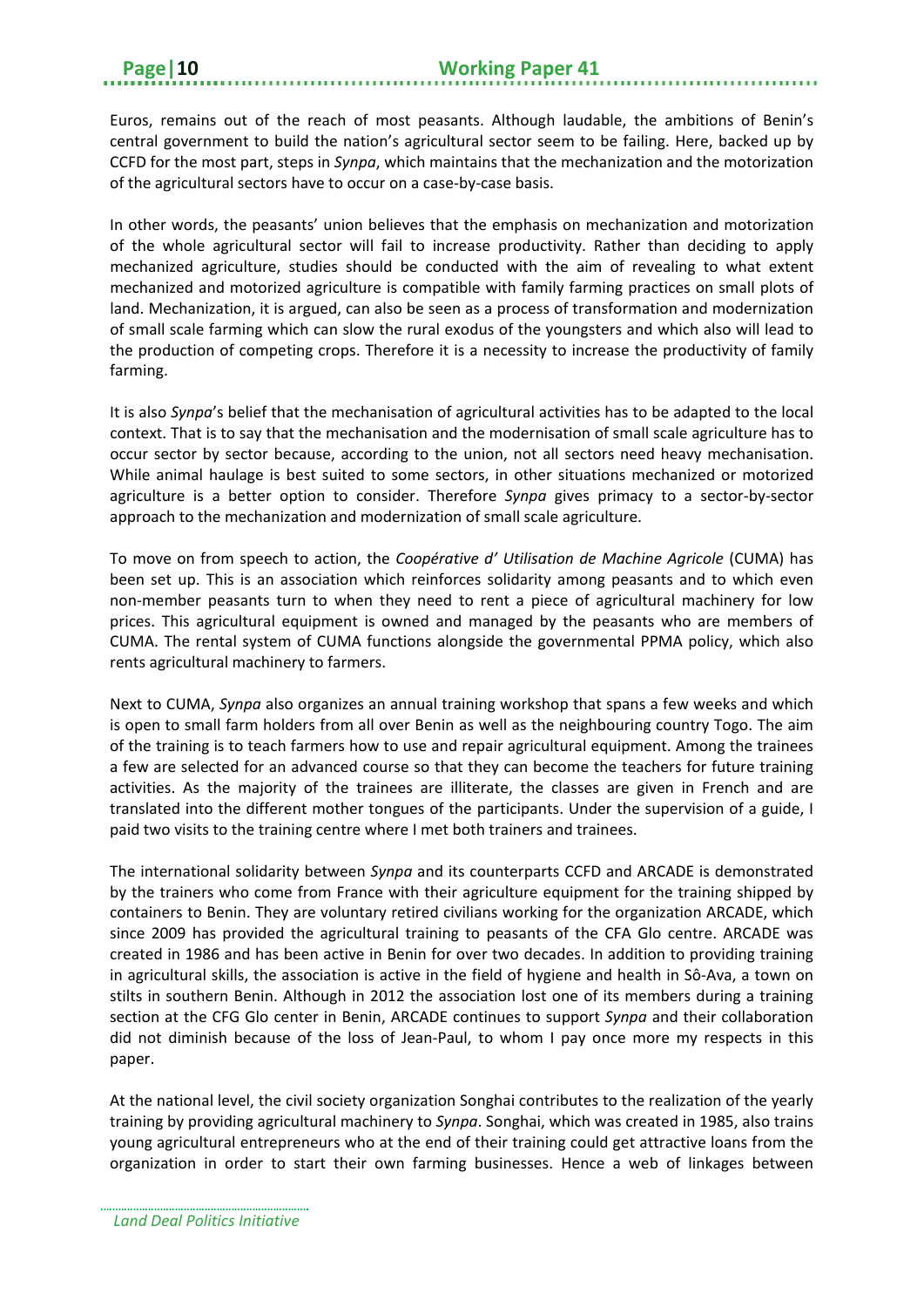national and international civil society organizations makes it possible for *Synpa* to pursue its objective of modernizing small scale farming among peasants in Benin. The approach of all these civil society organizations to the agricultural sector in Benin also explains that they outperform the PPMA policy of the state. As Wolf states,

*Communities which form parts of a complex society can thus be viewed no longer as selfcontained and integrated systems in their own right. It is more appropriate to view them as the local termini of a web of group relations which extend through intermediate levels from the level of the com-munity to that of the nation.*

#### Wolf 1956b: 1065

*Synpa* and the peasant communities in Benin can be seen as the "local termini of a web" of networks not just at the national level, but at the global level as well. Hence, the small farm holders in Benin are the "local termini" of the constellations of relations connecting on the one hand *Synpa*, Songhai and the society of Benin at large and on the other hand CCDF and ARCADE at the global level. As a result global answers to the land grab are formed in the local context of rural Benin.

Besides the modernization of small scale agriculture, the other chapter of the struggle of *Synpa* is summarized in the question: how to ease access to land and loans for aspiring farmers, especially the youngsters? *Synpa* believes that policies to ease access to land and funds for peasants have become a necessity. Thus in 2004 the peasants union decided to devise a bill which will govern access to land while at the same time thwarting the negative effects of the commoditisation of land.

The bill is the result of a consensus between the union, the government and traditional chiefs. It reconciles both customary and modern laws on rural land and was promulgated in 2007 as the law of *16 October 2007*. However it is noteworthy to point out that not all the amendments pursued by *Synpa* have been included in the promulgated law and that the union continues its struggle to make the central government accept the suggested amendments.

As for facilitating access to loans for would-be farmers, the peasants union proposes two major solutions. First the government must design policies that make two types of investments in agriculture available, notably one type of investment for agricultural machinery spread over a number of years and a second type of investment in the form of annual credits that are destined for the purchase of seeds and fertilizers and for paying labour costs.

Next *Synpa* requires the government to set structures up which make it possible for farmers to get a fair price that covers at least the costs made by the peasants. A work in the field conducted by the union has revealed that merchants are those ones who set the price of the crops but not the peasants. According to *Synpa* the price of the crops must be set in a process which involves merchants, peasants and consumers.

In other words, merchants cannot confine themselves to the sole dynamics of profit-making. Besides, the price for the crops should not be greater than the financial means of the average consumers, and it should cover the production costs of the farmers while creating profit for the merchants. However the union recognizes the complexity of such a process and the slim chances of its success.

But it believes that to reach the goal of getting a fair price for the peasants' products, the union must engage in a continuous dialogue with the government and it hopes, in so doing, to influence the government's policies in favour of peasants. It thus pleads that the government adopts policies that make the means of production accessible to people who want to become farmers and that it takes measures to improve the living conditions of farmers. As such, the union aims at exercising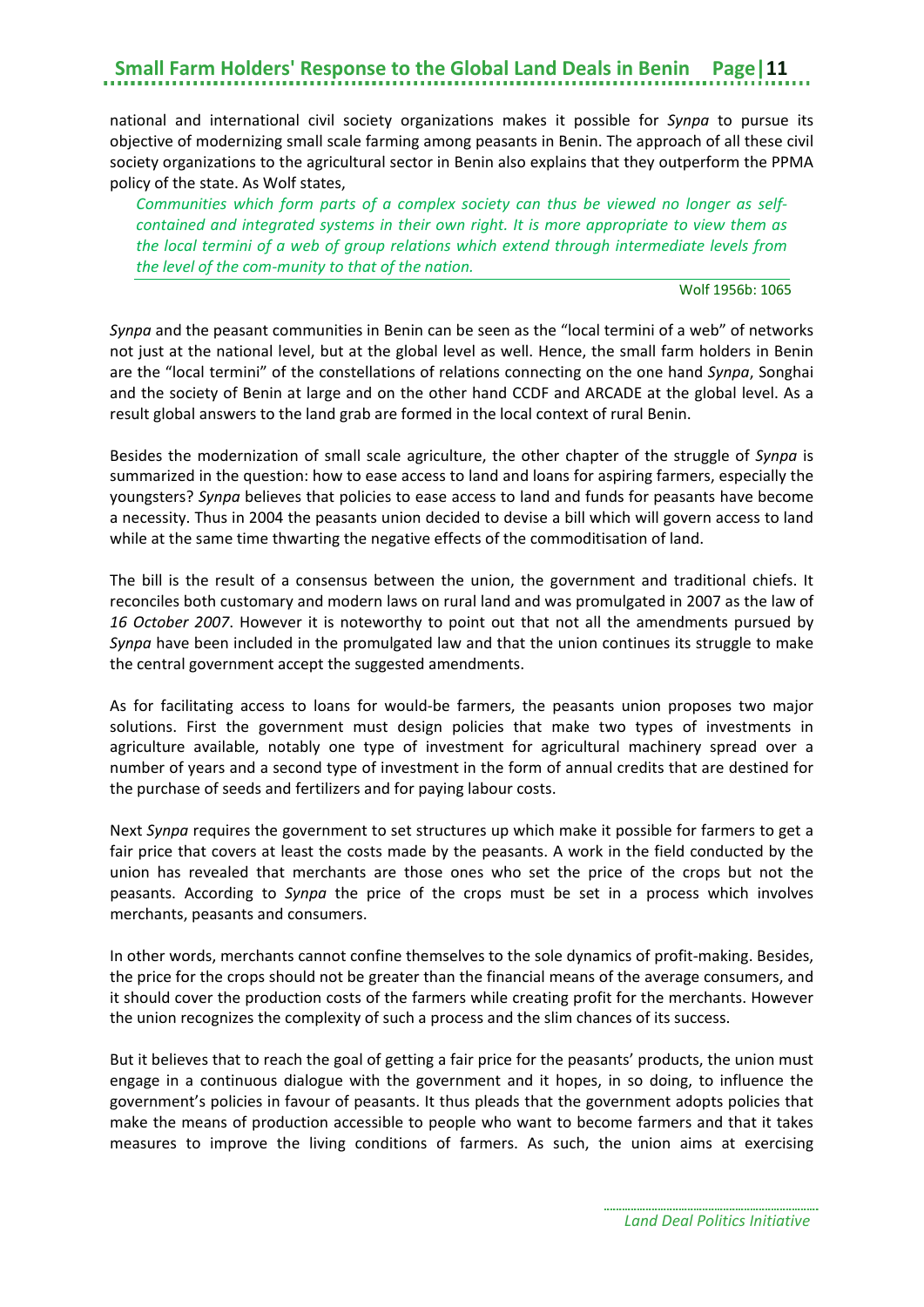continuous pressure on the government so that it becomes easier for people to become farmers and make peasants feel like full citizens just like any other citizens in the country.

Resisting the rush on farmland for the peasant union *Synpa* and its counterparts CCFD and ARCADE goes beyond campaigns against the investors in farmland. It most importantly involved actions that embody concrete solutions to the problems faced by small farm holders in Benin. As such, campaigns against the farmland rush are compounded by the promotion of family farming and all kinds of support to the small farm holders.

*Synpa* and its supporters' response to the farmland rush in Benin can be summarized as their belief in the modernization of small scale agriculture through selective mechanization and motorization of family farming. Supported in this by national and international civil society organizations (CCFD, ARCADE) and Songhai, the union is accomplishing astonishing results in that it outperforms the central government of Benin which aims at modernizing large scale agriculture. Furthermore *Synpa* continues exercising pressure on the government so that this latter adopt policies that facilitate access to land and funds to would-be farmers.

#### <span id="page-15-0"></span>**6 Conclusions**

Resistance to the global farmland rush takes different forms across the Global South. In some cases resistance is either overt or covert. In other situations it is a mix of these two forms, which comes in handy. In Cambodia, for instance, because overt resistance led to violence exercised against the protesters, alternative forms of resistance to the dispossession of farmland has been sought. Overall farmers' movements resisting the global farmland rush find support in their international counterparts.

Hence in Benin, the peasant union *Synpa,* backed up by transnational movements CCFD and ARCADE, resists the rush on farmland by challenging the government's agricultural policies and by designing and putting into practice its own strategies. Accordingly, it is the diverging ways and purposes to achieve the modernization of agriculture in Benin which distinguishes *Synpa* from the central government of Benin. While the latter maintains that modernized large scale agriculture is the only way for the country to achieve agricultural power in Africa, the peasants' union advocates selective mechanization and modernization of small scale agriculture as one of the means to feed the population and to thwart the current land grab in Benin.

To achieve its goals, *Synpa* concentrates its struggle among others on the promotion of family farming practised on small plots of land and it exercises pressure on the government to amend the law of *16 October 2007*, which governs access to land in such a way that encourages land access amongst those who want to embrace a carrier in the agricultural sector, particularly young farmers. But the union's efforts to influence the policies of the government are quite limited since its members are not allowed to participate in politics and it barely disposes of the services of lobbyists in the government who could push their wishes through.

Nevertheless, what concerns *Synpa* is to promote family farming and its modernization in a selective way; the outcomes look very promising thanks to the national and international solidarity of its counterparts. Indeed the support of both the national and international civil society organizations CCFD, ARCADE and Songhai has been critical to the results achieved by *Synpa*. To paraphrase Wolf, *Synpa* and the peasant communities in Benin are the "local termini of a web of group relations" (Wolf 1956b) which benefit from international solidarity, without which the peasants' union would not survive.

*Land Deal Politics Initiative*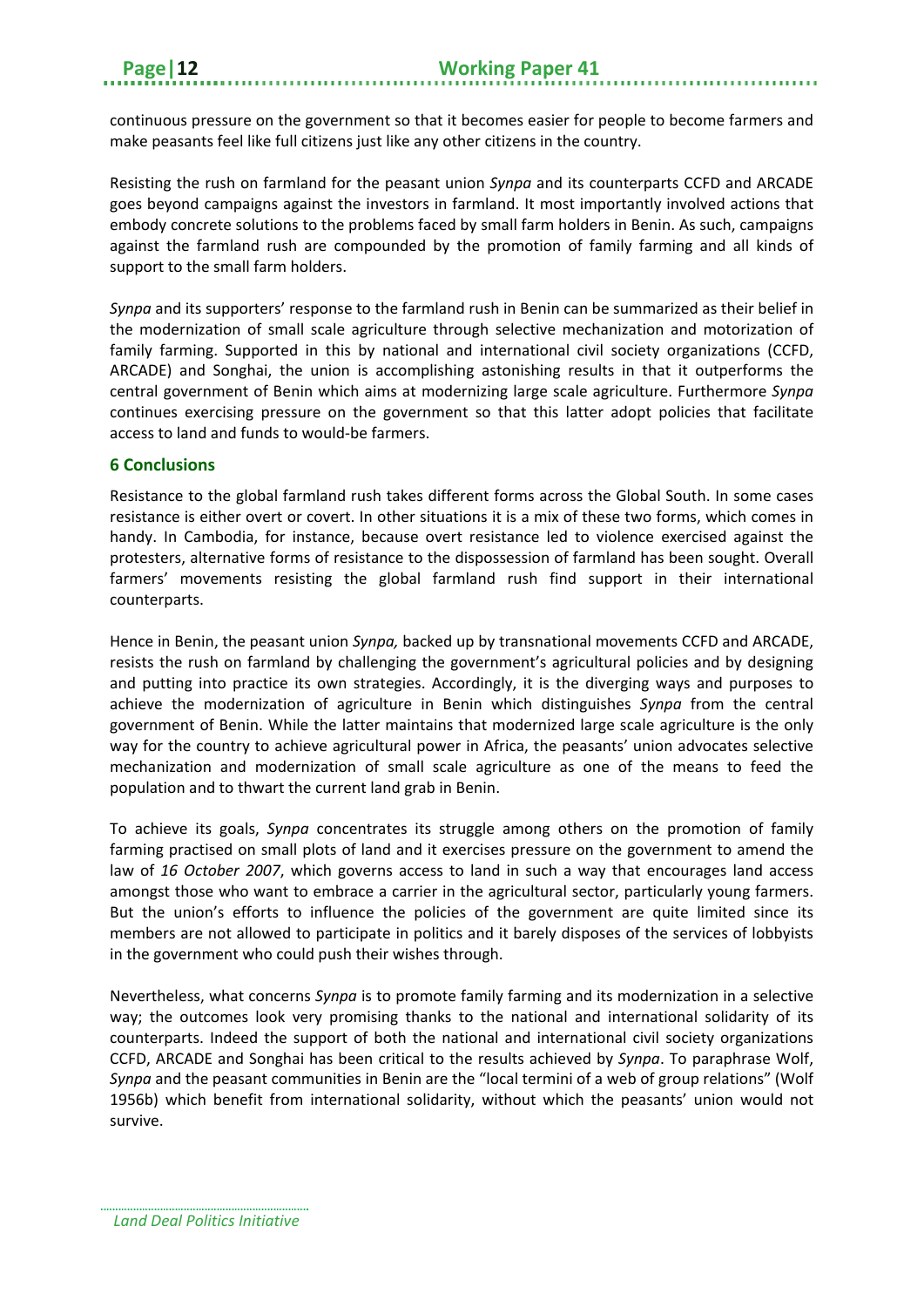#### <span id="page-16-0"></span>**Bibliography**

- 1. Adnan, Shapan. (2011). Resistance to Accumulation by Dispossession in the Context of Neoliberal Capitalism and Globalization: Struggles for Defending and Gaining Land Rights by the Poor Peasantry in the Noakhali Chars of Bangladesh. LDPI conference paper. Available from: [www.future-agricultures.org](http://www.future-agricultures.org/) [Accessed 13 May 2013].
- 2. Alden Wily, L. 2010. "Whose Land Are You Giving Away, Mr. President?" Paper presented to the Annual World Bank Land Policy and Administration Conference, Washington. Available from: [http://www.google.nl/url?sa=t&rct=j&q=&esrc=s&source=web&cd=1&ved=0CC4QFjAA&url=http](http://www.google.nl/url?sa=t&rct=j&q=&esrc=s&source=web&cd=1&ved=0CC4QFjAA&url=http%3A%2F%2Fwww.ibcperu.org%2Fdoc%2Fisis%2F12102.pdf&ei=TvWxUYW2DcjvOdvAgNgM&usg=AFQjCNFNI9NV_CCn7rAAX2atvVhuLi8AFA&sig2=V3FOLAFVwqduRC8pQYEKkA&bvm=bv.47534661,d.d2k) [%3A%2F%2Fwww.ibcperu.org%2Fdoc%2Fisis%2F12102.pdf&ei=TvWxUYW2DcjvOdvAgNgM&usg](http://www.google.nl/url?sa=t&rct=j&q=&esrc=s&source=web&cd=1&ved=0CC4QFjAA&url=http%3A%2F%2Fwww.ibcperu.org%2Fdoc%2Fisis%2F12102.pdf&ei=TvWxUYW2DcjvOdvAgNgM&usg=AFQjCNFNI9NV_CCn7rAAX2atvVhuLi8AFA&sig2=V3FOLAFVwqduRC8pQYEKkA&bvm=bv.47534661,d.d2k) [=AFQjCNFNI9NV\\_CCn7rAAX2atvVhuLi8AFA&sig2=V3FOLAFVwqduRC8pQYEKkA&bvm=bv.475346](http://www.google.nl/url?sa=t&rct=j&q=&esrc=s&source=web&cd=1&ved=0CC4QFjAA&url=http%3A%2F%2Fwww.ibcperu.org%2Fdoc%2Fisis%2F12102.pdf&ei=TvWxUYW2DcjvOdvAgNgM&usg=AFQjCNFNI9NV_CCn7rAAX2atvVhuLi8AFA&sig2=V3FOLAFVwqduRC8pQYEKkA&bvm=bv.47534661,d.d2k) [61,d.d2k](http://www.google.nl/url?sa=t&rct=j&q=&esrc=s&source=web&cd=1&ved=0CC4QFjAA&url=http%3A%2F%2Fwww.ibcperu.org%2Fdoc%2Fisis%2F12102.pdf&ei=TvWxUYW2DcjvOdvAgNgM&usg=AFQjCNFNI9NV_CCn7rAAX2atvVhuLi8AFA&sig2=V3FOLAFVwqduRC8pQYEKkA&bvm=bv.47534661,d.d2k) [Accessed 15 March 2013].
- 3. Anonymous, Government of Benin (2002). Enquete sur les Migrations en Milieu Urbain au Benin 2000. Rapport d'analyse. Available from:

[http://www.google.fr/url?sa=t&rct=j&q=&esrc=s&source=web&cd=1&sqi=2&ved=0CDYQFjAA&u](http://www.google.fr/url?sa=t&rct=j&q=&esrc=s&source=web&cd=1&sqi=2&ved=0CDYQFjAA&url=http%3A%2F%2Fwww.insaebj.org%2F2012%2Fjupiter%2Fmetho%2FEnqu%25EAtes%2FESAFEM%2FRAPORT%2520d%27analyse%2520compl%25E8t.pdf&ei=OZCsUeuvIOiw0QXf04GgDg&usg=AFQjCNForKF3sAg9zl05TTYMctBkqdcWQ&bvm=bv.47244034,d.d2k&cad=rja) [rl=http%3A%2F%2Fwww.insaebj.org%2F2012%2Fjupiter%2Fmetho%2FEnqu%25EAtes%2FESAFE](http://www.google.fr/url?sa=t&rct=j&q=&esrc=s&source=web&cd=1&sqi=2&ved=0CDYQFjAA&url=http%3A%2F%2Fwww.insaebj.org%2F2012%2Fjupiter%2Fmetho%2FEnqu%25EAtes%2FESAFEM%2FRAPORT%2520d%27analyse%2520compl%25E8t.pdf&ei=OZCsUeuvIOiw0QXf04GgDg&usg=AFQjCNForKF3sAg9zl05TTYMctBkqdcWQ&bvm=bv.47244034,d.d2k&cad=rja) [M%2FRAPORT%2520d%27analyse%2520compl%25E8t.pdf&ei=OZCsUeuvIOiw0QXf04GgDg&usg=](http://www.google.fr/url?sa=t&rct=j&q=&esrc=s&source=web&cd=1&sqi=2&ved=0CDYQFjAA&url=http%3A%2F%2Fwww.insaebj.org%2F2012%2Fjupiter%2Fmetho%2FEnqu%25EAtes%2FESAFEM%2FRAPORT%2520d%27analyse%2520compl%25E8t.pdf&ei=OZCsUeuvIOiw0QXf04GgDg&usg=AFQjCNForKF3sAg9zl05TTYMctBkqdcWQ&bvm=bv.47244034,d.d2k&cad=rja) [AFQjCNForKF3sAg9zl05TTYMctBkqdcWQ&bvm=bv.47244034,d.d2k&cad=rja](http://www.google.fr/url?sa=t&rct=j&q=&esrc=s&source=web&cd=1&sqi=2&ved=0CDYQFjAA&url=http%3A%2F%2Fwww.insaebj.org%2F2012%2Fjupiter%2Fmetho%2FEnqu%25EAtes%2FESAFEM%2FRAPORT%2520d%27analyse%2520compl%25E8t.pdf&ei=OZCsUeuvIOiw0QXf04GgDg&usg=AFQjCNForKF3sAg9zl05TTYMctBkqdcWQ&bvm=bv.47244034,d.d2k&cad=rja) [Accessed 20 March 2013].

- 4. Borras, Saturnino Jr, 2004. 'La Vía Campesina: An Evolving Transnational Social Movement'. TNI Briefing Series No. 2004/6. Amsterdam: Transnational Institute.
- 5. Borras, M. S. Jr., Edelman, M. and Kay. C. (2008). Transnational Agrarian Movements: Origins and Politics, Campaigns and Impact. *Journal of Agrarian Change* 8(2,).
- 6. Borras, S. Jr. and Franco, J. (2010). Towards a Broader View of the Politics of Global Land Grab: Rethinking Land Issues, Reframing Resistance. Available from: <http://www.tni.org/paper/towards-broader-view-politics-global-land-grabbing> [Accessed 13 May 2013].
- 7. Cotula, L. Vermeulen, S. Leonard, R. Keeley, J. (2009). Land grab or development opportunity? Agricultural investment and international land deals in Africa, IIED/FAO/IFAD, London/Rome.
- 8. Famerée, C. Ho, P. (2011). Land grabbing and popular resistance: Case studies in the Peruvian Jungle. Available from[: www.future-agricultures.org](http://www.future-agricultures.org/) [Accessed 13 May 2013].
- 9. Jong de, A. (1986*). Benin*, 's Gravenhage: Staatsuitgeverij.
- 10. Kakai Sèdagban Hygin F. Government and land corruption in Benin. Available from:

[http://www.future-agricultures.org/publications/research-and-analysis/ldpi-working](http://www.future-agricultures.org/publications/research-and-analysis/ldpi-working-papers?start=10%23.UbH57pyU_Kc)[papers?start=10#.UbH57pyU\\_Kc](http://www.future-agricultures.org/publications/research-and-analysis/ldpi-working-papers?start=10%23.UbH57pyU_Kc) [Access 14 March 2013].

- 11. Kushinga Makombe E. (2013). Subaltern Voices and Corporate/State Land Grab in the Save Valley. Available from: [http://www.future-agricultures.org/publications/research-and](http://www.future-agricultures.org/publications/research-and-analysis/ldpi-working-papers%23.UbDxWpyU_Kd)[analysis/ldpi-working-papers#.UbDxWpyU\\_Kd.](http://www.future-agricultures.org/publications/research-and-analysis/ldpi-working-papers%23.UbDxWpyU_Kd) [Accessed 3 June 2013].
- 12. Neef, A, Touch, S. (2012). Land Grabbing in Cambodia: Narratives, Mechanisms, Resistance. Available from: [www.future-agricultures.org](http://www.future-agricultures.org/) [Accessed 22 March 2013].
- 13. Nonfodji, P. (2011) China's Land Grab in Benin: Toward a Win-Win Economic Model of Cooperation? Available from:

[http://www.future](http://www.future-agricultures.org/index.php?option=com_content&view=category&layout=blog&id=1547&Itemid=978)[agricultures.org/index.php?option=com\\_content&view=category&layout=blog&id=1547&Itemid](http://www.future-agricultures.org/index.php?option=com_content&view=category&layout=blog&id=1547&Itemid=978) [=978.](http://www.future-agricultures.org/index.php?option=com_content&view=category&layout=blog&id=1547&Itemid=978) [Access 5 June 2012].

14. OECD (2008). Benin. Available from: <http://www.oecd.org/dev/europemiddleeastandafrica/40573945.pdf> [Access 12 August 2012].

*Land Deal Politics Initiative*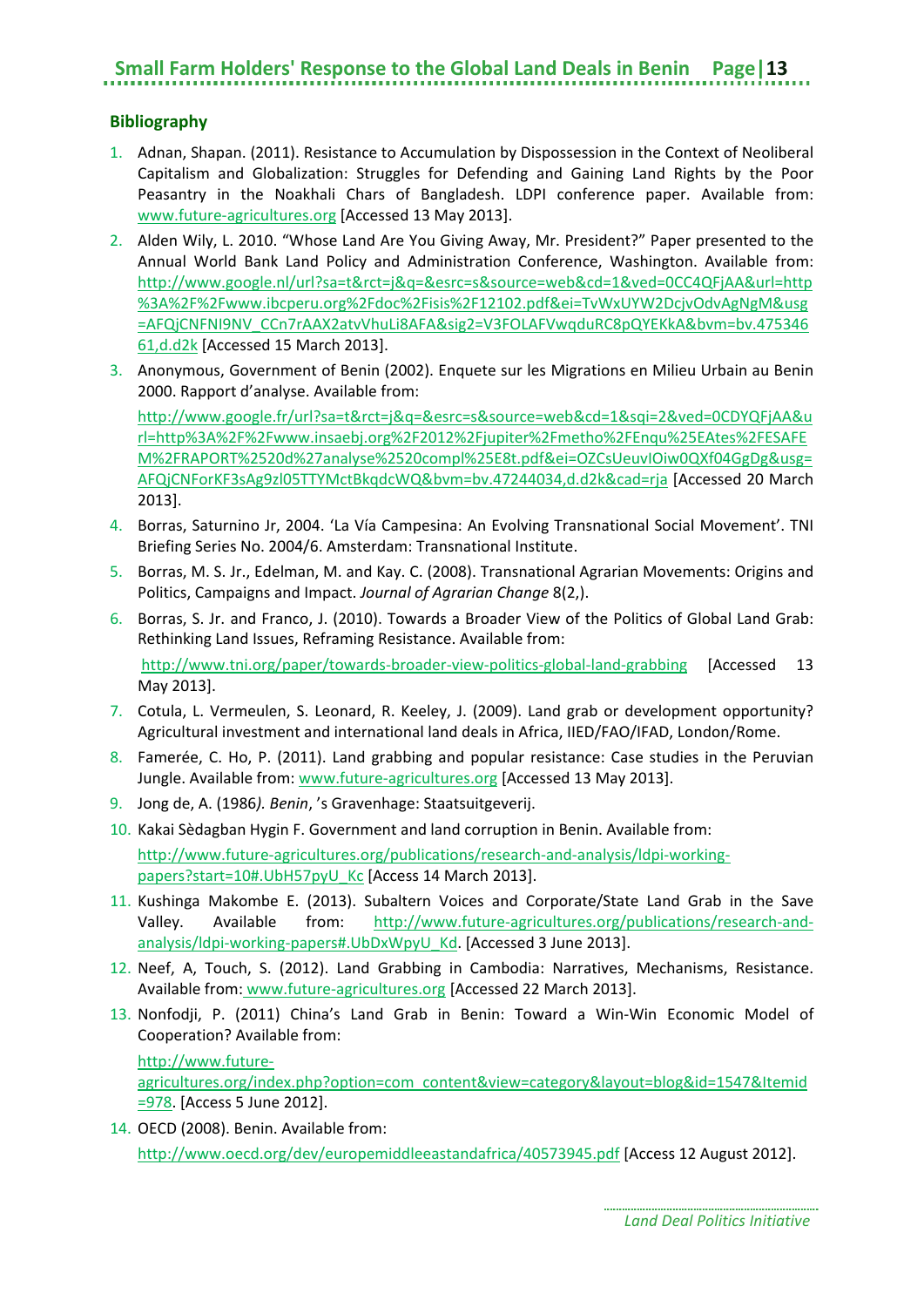- 15. Rothchild, D. Lawson, L. (1994). The Interactions Between State and Civil Society in Africa: From Deadlock to New Routines. In *Civil Society and the State in Africa*. Eds Harbeson, J.W. Rothchild, D. Chazan, N. Boulder: Lynne Rienner Publishers Inc.
- 16. Stads, G-J, Hinvi, J. (2010). Benin Recent Developments in Agricultural Research. Country note June 2010. Available from[: http://www.asti.cgiar.org/pdf/Benin-Note.pdf](http://www.asti.cgiar.org/pdf/Benin-Note.pdf) [Access 12 June 2012].
- 17. Roy, D. (2011). Gujarat's Gain & Bengal's Loss? "Development," Land Acquisition in India, and the Tata Nano Project: A Comparison of Singur with Sanand. Available from: [www.future](http://www.future-agricultures.org/)[agricultures.org](http://www.future-agricultures.org/) [Accessed 23 May 2013].
- 18. Schneider, A.E. (2011). What shall we do without our land? Land Grabs and Resistance in Rural Cambodia. . Available from[: www.future-agricultures.org](http://www.future-agricultures.org/) [Accessed 22 march 2013].
- 19. Wolf, E.R. (1956b). Aspects of Group Relations in a Complex Society: Mexico. *American Anthropologist* 58(6). Pp 1065-1078
- 20. Wolford, W. Safransky, S. (2011). Contemporary Land Grabs and their Alternatives in America. Available from: [www.future-agricultures.org](http://www.future-agricultures.org/) [Accessed 14 March 2013].
- 21. Zoomers, A. (2010). Globalization and the foreignisation of space: seven processes driving the current global land grab. *Journal of Peasant Studies.* 37(2). Pp 420-447.